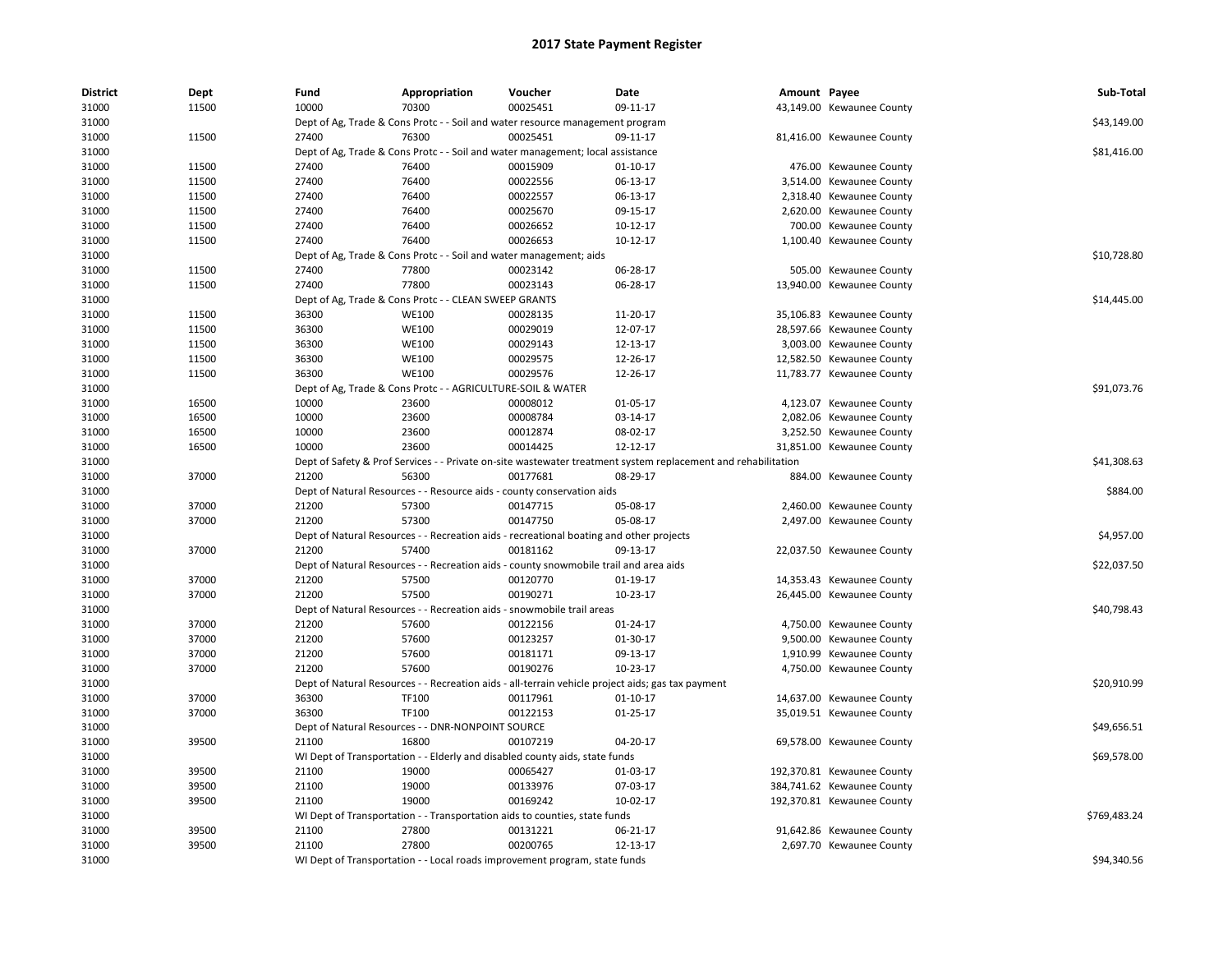| <b>District</b> | Dept  | Fund  | Appropriation                                        | Voucher                                                                      | Date                                                                                                    | Amount Payee |                            | Sub-Total    |
|-----------------|-------|-------|------------------------------------------------------|------------------------------------------------------------------------------|---------------------------------------------------------------------------------------------------------|--------------|----------------------------|--------------|
| 31000           | 39500 | 21100 | 36300                                                | 00077667                                                                     | 01-23-17                                                                                                |              | 2.00 Kewaunee County       |              |
| 31000           | 39500 | 21100 | 36300                                                | 00125656                                                                     | 06-07-17                                                                                                | 25.00        | Kewaunee County            |              |
| 31000           | 39500 | 21100 | 36300                                                | 00132750                                                                     | 06-23-17                                                                                                |              | 30.00 Kewaunee County      |              |
| 31000           | 39500 | 21100 | 36300                                                | 00148689                                                                     | 08-01-17                                                                                                |              | 30.00 Kewaunee County      |              |
| 31000           | 39500 | 21100 | 36300                                                | 00156152                                                                     | 08-17-17                                                                                                | 30.00        | Kewaunee County            |              |
| 31000           | 39500 | 21100 | 36300                                                | 00177861                                                                     | 10-12-17                                                                                                | 90.00        | Kewaunee County            |              |
| 31000           | 39500 | 21100 | 36300                                                | 00181844                                                                     | 10-19-17                                                                                                |              | 32.00 Kewaunee County      |              |
| 31000           |       |       |                                                      | WI Dept of Transportation - - State highway rehabilitation, state funds      |                                                                                                         |              |                            | \$239.00     |
| 31000           | 39500 | 21100 | 36800                                                | 00081692                                                                     | 02-02-17                                                                                                |              | 55,012.59 Kewaunee County  |              |
| 31000           | 39500 | 21100 | 36800                                                | 00094223                                                                     | 03-14-17                                                                                                |              | 12,078.88 Kewaunee County  |              |
| 31000           | 39500 | 21100 | 36800                                                | 00074883                                                                     | $01 - 17 - 17$                                                                                          |              | 43,407.90 Kewaunee County  |              |
| 31000           | 39500 | 21100 | 36800                                                | 00096142                                                                     | 03-17-17                                                                                                |              | 46,585.45 Kewaunee County  |              |
| 31000           | 39500 | 21100 | 36800                                                | 00099805                                                                     | 03-23-17                                                                                                |              | 37,671.58 Kewaunee County  |              |
| 31000           | 39500 | 21100 | 36800                                                | 00108104                                                                     | 04-19-17                                                                                                |              | 39,361.92 Kewaunee County  |              |
| 31000           | 39500 | 21100 | 36800                                                | 00118869                                                                     | 05-18-17                                                                                                |              | 36,062.97 Kewaunee County  |              |
| 31000           | 39500 | 21100 | 36800                                                | 00136022                                                                     | 06-27-17                                                                                                |              | 27,324.03 Kewaunee County  |              |
| 31000           | 39500 | 21100 | 36800                                                | 00147571                                                                     | 08-01-17                                                                                                |              | 1,289.01 Kewaunee County   |              |
| 31000           | 39500 | 21100 | 36800                                                | 00147947                                                                     | 08-01-17                                                                                                |              | 95,025.17 Kewaunee County  |              |
| 31000           | 39500 | 21100 | 36800                                                | 00152104                                                                     | 08-08-17                                                                                                |              | 30,330.90 Kewaunee County  |              |
| 31000           | 39500 | 21100 | 36800                                                | 00163304                                                                     | 09-11-17                                                                                                |              | 15,324.72 Kewaunee County  |              |
| 31000           | 39500 | 21100 | 36800                                                | 00167822                                                                     | 09-21-17                                                                                                |              | 13,278.92 Kewaunee County  |              |
| 31000           | 39500 | 21100 | 36800                                                | 00183076                                                                     | 10-24-17                                                                                                |              | 119,549.93 Kewaunee County |              |
| 31000           | 39500 | 21100 | 36800                                                | 00192968                                                                     | 11-16-17                                                                                                |              | 54.81 Kewaunee County      |              |
| 31000           | 39500 | 21100 | 36800                                                | 00192969                                                                     | 11-16-17                                                                                                |              | 235.00 Kewaunee County     |              |
| 31000           | 39500 | 21100 | 36800                                                | 00201285                                                                     | 12-14-17                                                                                                |              | 235.00 Kewaunee County     |              |
| 31000           |       |       |                                                      | WI Dept of Transportation - - Routine maintenance activities, state funds    |                                                                                                         |              |                            | \$572,828.78 |
| 31000           | 39500 | 21100 | 38000                                                | 00074883                                                                     | 01-17-17                                                                                                |              | 12,258.33 Kewaunee County  |              |
| 31000           | 39500 | 21100 | 38000                                                | 00163304                                                                     | 09-11-17                                                                                                |              | 38,582.17 Kewaunee County  |              |
| 31000           | 39500 | 21100 | 38000                                                | 00167822                                                                     | 09-21-17                                                                                                |              | 6,281.29 Kewaunee County   |              |
| 31000           | 39500 | 21100 | 38000                                                | 00183076                                                                     | 10-24-17                                                                                                |              | 29,058.66 Kewaunee County  |              |
| 31000           |       |       |                                                      | WI Dept of Transportation - - Routine maintenance activities, federal funds  |                                                                                                         |              |                            | \$86,180.45  |
| 31000           | 41000 | 10000 | 11600                                                | 00167946                                                                     | 11-07-17                                                                                                |              | 9,637.60 Kewaunee County   |              |
| 31000           |       |       |                                                      |                                                                              | Department of Corrections - - Reimbursing counties for probation, extended supervision and parole holds |              |                            | \$9,637.60   |
| 31000           | 43500 | 10000 | 00000                                                | 90708                                                                        | $01-02-17$                                                                                              |              | 2,467.00 Kewaunee County   |              |
| 31000           | 43500 | 10000 | 00000                                                | 90710                                                                        | 02-01-17                                                                                                |              | 8,780.00 Kewaunee County   |              |
| 31000           | 43500 | 10000 | 00000                                                | 90711                                                                        | 03-01-17                                                                                                |              | 6,809.00 Kewaunee County   |              |
| 31000           | 43500 | 10000 | 00000                                                | 90715                                                                        | 05-01-17                                                                                                |              | 10,191.00 Kewaunee County  |              |
| 31000           | 43500 | 10000 | 00000                                                | 90716                                                                        | 06-01-17                                                                                                |              | 56,762.00 Kewaunee County  |              |
| 31000           | 43500 | 10000 | 00000                                                | 90717                                                                        | 06-15-17                                                                                                | 113,875.00   | <b>Kewaunee County</b>     |              |
| 31000           | 43500 | 10000 | 00000                                                | 90800                                                                        | 07-01-17                                                                                                |              | 10,513.00 Kewaunee County  |              |
| 31000           | 43500 | 10000 | 00000                                                | 90801                                                                        | 08-01-17                                                                                                |              | 9,081.00 Kewaunee County   |              |
| 31000           | 43500 | 10000 | 00000                                                | 90802                                                                        | 09-01-17                                                                                                |              | 5,386.00 Kewaunee County   |              |
| 31000           | 43500 | 10000 | 00000                                                | 90805                                                                        | 10-02-17                                                                                                |              | 5,922.00 Kewaunee County   |              |
| 31000           | 43500 | 10000 | 00000                                                | 90806                                                                        | 11-01-17                                                                                                | 11,031.00    | Kewaunee County            |              |
| 31000           | 43500 | 10000 | 00000                                                | 90807                                                                        | 12-01-17                                                                                                |              | 16,886.00 Kewaunee County  |              |
| 31000           | 43500 | 10000 | 00000                                                | 90713                                                                        | 04-01-17                                                                                                |              | 9,287.00 Kewaunee County   |              |
| 31000           | 43500 | 10000 | 00000                                                | 90714                                                                        | 04-03-17                                                                                                |              | 3,571.00 Kewaunee County   |              |
| 31000           |       |       | Department of Health Services - - State/Federal Aids |                                                                              |                                                                                                         |              |                            | \$270,561.00 |
|                 | 45500 | 10000 | 22100                                                | 00035913                                                                     | 10-13-17                                                                                                |              | 1,050.00 Kewaunee County   |              |
| 31000<br>31000  |       |       |                                                      | Department of Justice - - Crime laboratories; deoxyribonucleic acid analysis |                                                                                                         |              |                            | \$1,050.00   |
| 31000           | 45500 | 10000 | 23100                                                | 00039711                                                                     | 12-26-17                                                                                                |              | 4,960.00 Kewaunee County   |              |
|                 |       |       |                                                      |                                                                              |                                                                                                         |              |                            | \$4,960.00   |
| 31000           |       |       |                                                      | Department of Justice - - Law enforcement training fund, local assistance    |                                                                                                         |              |                            |              |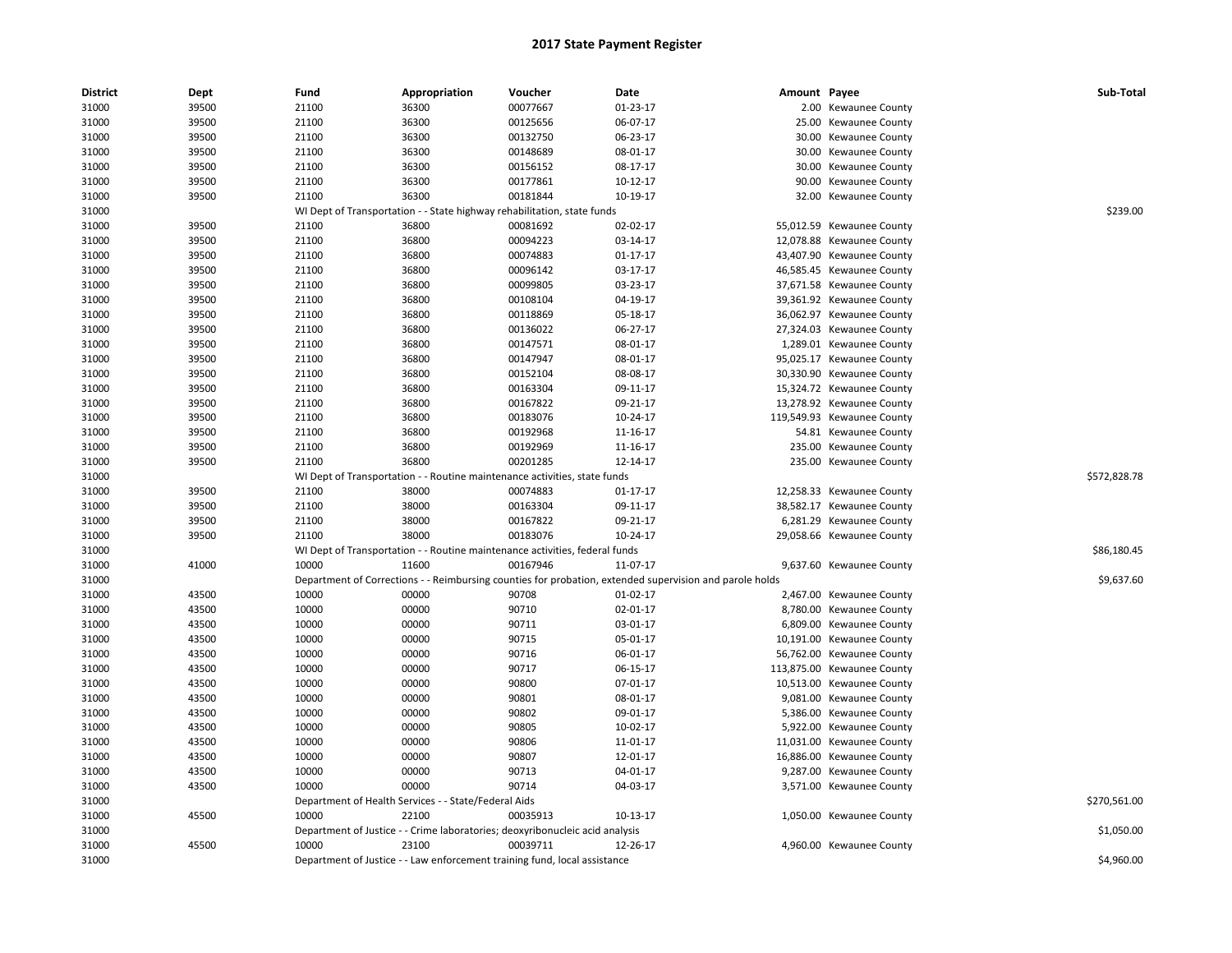| <b>District</b> | Dept  | Fund  | Appropriation                                                    | Voucher                                                                                   | Date                                                                                           | Amount Payee |                           | Sub-Total   |
|-----------------|-------|-------|------------------------------------------------------------------|-------------------------------------------------------------------------------------------|------------------------------------------------------------------------------------------------|--------------|---------------------------|-------------|
| 31000           | 45500 | 10000 | 24100                                                            | 00026705                                                                                  | 04-14-17                                                                                       |              | 317.31 Kewaunee County    |             |
| 31000           | 45500 | 10000 | 24100                                                            | 00035594                                                                                  | 10-04-17                                                                                       |              | 225.41 Kewaunee County    |             |
| 31000           |       |       | Department of Justice - - Federal aid, state operations          |                                                                                           |                                                                                                |              |                           | \$542.72    |
| 31000           | 45500 | 10000 | 25100                                                            | 00023231                                                                                  | 02-06-17                                                                                       |              | 132.81 Kewaunee County    |             |
| 31000           | 45500 | 10000 | 25100                                                            | 00023244                                                                                  | 02-06-17                                                                                       |              | 2,253.10 Kewaunee County  |             |
| 31000           | 45500 | 10000 | 25100                                                            | 00030969                                                                                  | 07-03-17                                                                                       |              | 859.40 Kewaunee County    |             |
| 31000           | 45500 | 10000 | 25100                                                            | 00035570                                                                                  | 10-06-17                                                                                       |              | 1,342.14 Kewaunee County  |             |
| 31000           | 45500 | 10000 | 25100                                                            | 00037310                                                                                  | 11-16-17                                                                                       |              | 378.76 Kewaunee County    |             |
| 31000           | 45500 | 10000 | 25100                                                            | 00037742                                                                                  | 11-20-17                                                                                       |              | 268.24 Kewaunee County    |             |
| 31000           |       |       | Department of Justice - - Federal aid, local assistance          |                                                                                           |                                                                                                |              |                           | \$5,234.45  |
| 31000           | 45500 | 10000 | 53200                                                            | 00024964                                                                                  | 03-03-17                                                                                       |              | 14,356.77 Kewaunee County |             |
| 31000           | 45500 | 10000 | 53200                                                            | 00031709                                                                                  | 07-20-17                                                                                       |              | 14,814.58 Kewaunee County |             |
| 31000           |       |       |                                                                  | Department of Justice - - Crime victim and witness assistance surcharge, general services |                                                                                                |              |                           | \$29,171.35 |
| 31000           | 46500 | 10000 | 30800                                                            | 00021623                                                                                  | 02-06-17                                                                                       |              | 415.14 Kewaunee County    |             |
| 31000           | 46500 | 10000 | 30800                                                            | 00032447                                                                                  | 09-29-17                                                                                       |              | 1,608.98 Kewaunee County  |             |
| 31000           |       |       | Department of Military Affairs - - Emergency response equipment  |                                                                                           |                                                                                                |              |                           | \$2,024.12  |
| 31000           | 46500 | 10000 | 34200                                                            | 00030318                                                                                  | 08-11-17                                                                                       |              | 14,734.18 Kewaunee County |             |
| 31000           | 46500 | 10000 | 34200                                                            | 00030726                                                                                  | 08-23-17                                                                                       |              | 12,935.70 Kewaunee County |             |
| 31000           |       |       | Department of Military Affairs - - Federal aid, local assistance |                                                                                           |                                                                                                |              |                           | \$27,669.88 |
| 31000           | 46500 | 27200 | 36400                                                            | 00027684                                                                                  | 06-14-17                                                                                       |              | 5,301.72 Kewaunee County  |             |
| 31000           |       |       |                                                                  |                                                                                           | Department of Military Affairs - - Division of emergency management; petroleum inspection fund |              |                           | \$5,301.72  |
| 31000           | 48500 | 15200 | 12700                                                            | 00024198                                                                                  | $01 - 24 - 17$                                                                                 |              | 290.71 Kewaunee County    |             |
| 31000           | 48500 | 15200 | 12700                                                            | 00031957                                                                                  | 06-29-17                                                                                       |              | 204.08 Kewaunee County    |             |
| 31000           |       |       | Department of Veterans Affairs - - Grants to counties            |                                                                                           |                                                                                                |              |                           | \$494.79    |
| 31000           | 48500 | 58200 | 26700                                                            | 00024198                                                                                  | 01-24-17                                                                                       |              | 1,308.20 Kewaunee County  |             |
| 31000           | 48500 | 58200 | 26700                                                            | 00031957                                                                                  | 06-29-17                                                                                       |              | 918.38 Kewaunee County    |             |
| 31000           |       |       | Department of Veterans Affairs - - County grants                 |                                                                                           |                                                                                                |              |                           | \$2,226.58  |
| 31000           | 48500 | 58300 | 37000                                                            | 00024198                                                                                  | $01 - 24 - 17$                                                                                 |              | 1,308.20 Kewaunee County  |             |
| 31000           | 48500 | 58300 | 37000                                                            | 00031957                                                                                  | 06-29-17                                                                                       |              | 918.38 Kewaunee County    |             |
| 31000           |       |       | Department of Veterans Affairs - - County grants                 |                                                                                           |                                                                                                |              |                           | \$2,226.58  |
| 31000           | 50500 | 10000 | 15500                                                            | 00040162                                                                                  | 01-17-17                                                                                       |              | 4,183.05 Kewaunee County  |             |
| 31000           | 50500 | 10000 | 15500                                                            | 00042610                                                                                  | $02 - 14 - 17$                                                                                 |              | 3,567.24 Kewaunee County  |             |
| 31000           | 50500 | 10000 | 15500                                                            | 00043743                                                                                  | 02-28-17                                                                                       |              | 4,164.73 Kewaunee County  |             |
| 31000           | 50500 | 10000 | 15500                                                            | 00047639                                                                                  | 04-14-17                                                                                       |              | 5,368.57 Kewaunee County  |             |
| 31000           | 50500 | 10000 | 15500                                                            | 00050376                                                                                  | 05-15-17                                                                                       |              | 4,190.83 Kewaunee County  |             |
| 31000           | 50500 | 10000 | 15500                                                            | 00051813                                                                                  | 05-30-17                                                                                       |              | 3,175.13 Kewaunee County  |             |
| 31000           | 50500 | 10000 | 15500                                                            | 00053063                                                                                  | 06-14-17                                                                                       |              | 880.61 Kewaunee County    |             |
| 31000           | 50500 | 10000 | 15500                                                            | 00067460                                                                                  | 12-14-17                                                                                       |              | 3,530.95 Kewaunee County  |             |
| 31000           | 50500 | 10000 | 15500                                                            | 00068713                                                                                  | 12-28-17                                                                                       |              | 2,978.70 Kewaunee County  |             |
| 31000           |       |       | Department of Administration - - Federal aid; local assistance   |                                                                                           |                                                                                                |              |                           | \$32,039.81 |
| 31000           | 50500 | 23500 | 37100                                                            | 00040162                                                                                  | $01 - 17 - 17$                                                                                 |              | 2,805.05 Kewaunee County  |             |
| 31000           | 50500 | 23500 | 37100                                                            | 00042610                                                                                  | 02-14-17                                                                                       |              | 2,490.25 Kewaunee County  |             |
| 31000           | 50500 | 23500 | 37100                                                            | 00043743                                                                                  | 02-28-17                                                                                       |              | 1,740.04 Kewaunee County  |             |
| 31000           | 50500 | 23500 | 37100                                                            | 00047639                                                                                  | 04-14-17                                                                                       |              | 1,662.25 Kewaunee County  |             |
| 31000           | 50500 | 23500 | 37100                                                            | 00050376                                                                                  | 05-15-17                                                                                       |              | 2,090.87 Kewaunee County  |             |
| 31000           | 50500 | 23500 | 37100                                                            | 00051813                                                                                  | 05-30-17                                                                                       |              | 4,117.86 Kewaunee County  |             |
| 31000           | 50500 | 23500 | 37100                                                            | 00053063                                                                                  | 06-14-17                                                                                       |              | 896.15 Kewaunee County    |             |
| 31000           | 50500 | 23500 | 37100                                                            | 00063975                                                                                  | 10-30-17                                                                                       |              | 3,683.00 Kewaunee County  |             |
| 31000           | 50500 | 23500 | 37100                                                            | 00067460                                                                                  | 12-14-17                                                                                       |              | 2,774.55 Kewaunee County  |             |
| 31000           | 50500 | 23500 | 37100                                                            | 00068713                                                                                  | 12-28-17                                                                                       |              | 2,340.61 Kewaunee County  |             |
| 31000           |       |       | Department of Administration - - Low-income assistance grants    |                                                                                           |                                                                                                |              |                           | \$24,600.63 |
| 31000           | 50500 | 26900 | 16600                                                            | 00039402                                                                                  | 01-19-17                                                                                       |              | 25,000.00 Kewaunee County |             |
|                 |       |       |                                                                  |                                                                                           |                                                                                                |              |                           |             |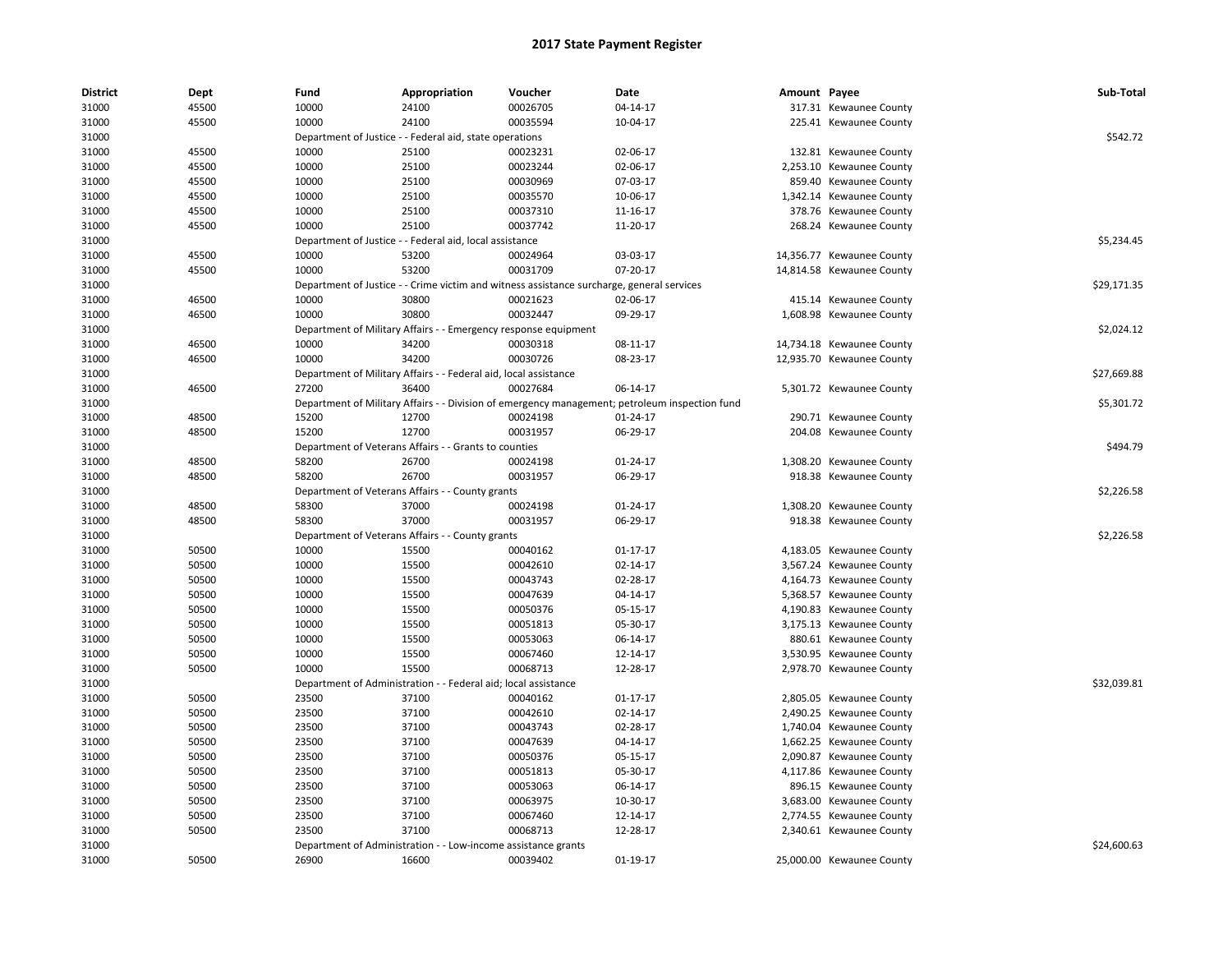| District    | Dept  | Fund                                  | Appropriation                                                                    | Voucher  | Date         | Amount Payee |                              | Sub-Total      |
|-------------|-------|---------------------------------------|----------------------------------------------------------------------------------|----------|--------------|--------------|------------------------------|----------------|
| 31000       | 50500 | 26900                                 | 16600                                                                            | 00041087 | 02-07-17     |              | 1,000.00 Kewaunee County     |                |
| 31000       | 50500 | 26900                                 | 16600                                                                            | 00042973 | 02-21-17     |              | 70,928.00 Kewaunee County    |                |
| 31000       | 50500 | 26900                                 | 16600                                                                            | 00049585 | 05-12-17     |              | 25,000.00 Kewaunee County    |                |
| 31000       |       | Department of Administration - - Land |                                                                                  |          |              |              |                              | \$121,928.00   |
| 31000       | 51000 | 10000                                 | 12000                                                                            | 00000259 | $01-13-17$   |              | 10,297.13 Kewaunee County    |                |
| 31000       |       | Elections Commission - - Recount fees |                                                                                  |          |              |              |                              | \$10,297.13    |
| 31000       | 83500 | 10000                                 | 10500                                                                            | 00021021 | 07-24-17     |              | 96,611.58 Kewaunee County    |                |
| 31000       | 83500 | 10000                                 | 10500                                                                            | 00024041 | 11-20-17     |              | 547,465.60 Kewaunee County   |                |
| 31000       |       |                                       | Shared Revenue and Tax Relief - - County and municipal aid account               |          | \$644,077.18 |              |                              |                |
| 31000       | 83500 | 10000                                 | 10900                                                                            | 00017345 | 07-24-17     |              | 11,857.00 Kewaunee County    |                |
| 31000       |       |                                       | Shared Revenue and Tax Relief - - State aid; tax exempt property                 |          |              |              |                              | \$11,857.00    |
| 31000       | 83500 | 10000                                 | 11000                                                                            | 00021021 | 07-24-17     |              | 83,602.21 Kewaunee County    |                |
| 31000       | 83500 | 10000                                 | 11000                                                                            | 00024041 | 11-20-17     |              | 471,386.04 Kewaunee County   |                |
| 31000       |       |                                       | Shared Revenue and Tax Relief - - Public utility distribution account            |          |              |              |                              | \$554,988.25   |
| 31000       | 83500 | 10000                                 | 30200                                                                            | 00020106 | 07-24-17     |              | 521,227.80 Kewaunee County   |                |
| 31000       | 83500 | 10000                                 | 30200                                                                            | 00022151 | 07-24-17     |              | 2,496,396.33 Kewaunee County |                |
| 31000       |       |                                       | Shared Revenue and Tax Relief - - School levy tax credit and first dollar credit |          |              |              |                              | \$3,017,624.13 |
| 31000       | 83500 | 52100                                 | 36300                                                                            | 00016156 | 03-27-17     |              | 658,779.81 Kewaunee County   |                |
| 31000       |       |                                       | Shared Revenue and Tax Relief - - Lottery and gaming credit                      |          |              |              |                              | \$658,779.81   |
| 31000 Total |       |                                       |                                                                                  |          |              |              |                              | \$7,451,308.38 |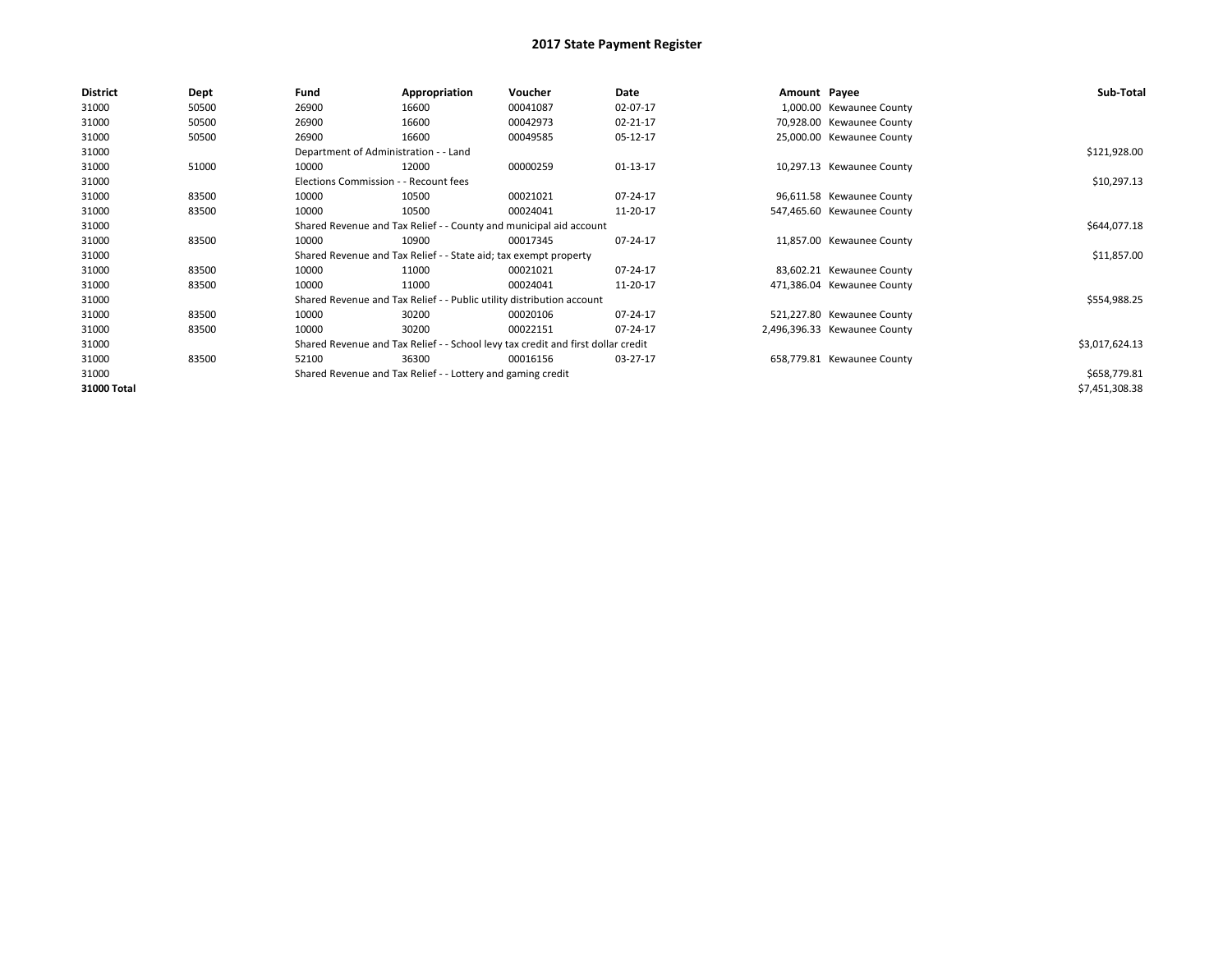| <b>District</b> | Dept  | Fund  | Appropriation                                                                                                | Voucher  | Date     | Amount Payee |                           | Sub-Total    |
|-----------------|-------|-------|--------------------------------------------------------------------------------------------------------------|----------|----------|--------------|---------------------------|--------------|
| 31002           | 16500 | 10000 | 22500                                                                                                        | 00011226 | 06-26-17 |              | 3,550.49 Town Of Ahnapee  |              |
| 31002           |       |       | Dept of Safety & Prof Services - - Fire dues distribution                                                    |          |          |              |                           | \$3,550.49   |
| 31002           | 37000 | 10000 | 50300                                                                                                        | 00125967 | 02-06-17 |              | 3,633.27 Town Of Ahnapee  |              |
| 31002           | 37000 | 10000 | 50300                                                                                                        | 00143077 | 04-21-17 |              | 24.63 Town Of Ahnapee     |              |
| 31002           |       |       | Dept of Natural Resources - - Aids in lieu of taxes - general fund                                           |          |          |              |                           | \$3,657.90   |
| 31002           | 37000 | 21200 | 16600                                                                                                        | 00157522 | 06-19-17 |              | 463.29 Town Of Ahnapee    |              |
| 31002           |       |       | Dept of Natural Resources - - General program operations - state funds; forestry                             |          |          |              |                           | \$463.29     |
| 31002           | 37000 | 21200 | 57100                                                                                                        | 00157522 | 06-19-17 |              | 216.04 Town Of Ahnapee    |              |
| 31002           |       |       | Dept of Natural Resources - - Resource aids -- county forests, forest croplands and managed forest land aids |          | \$216.04 |              |                           |              |
| 31002           | 37000 | 21200 | 58900                                                                                                        | 00157522 | 06-19-17 |              | 2,131.14 Town Of Ahnapee  |              |
| 31002           |       |       | Dept of Natural Resources - - Resource aids - distribution of closed acreage fees.                           |          |          |              |                           | \$2,131.14   |
| 31002           | 37000 | 27400 | 67000                                                                                                        | 00154702 | 06-01-17 |              | 1,732.14 Town Of Ahnapee  |              |
| 31002           |       |       | Dept of Natural Resources - - Financial assistance for responsible units                                     |          |          |              |                           | \$1,732.14   |
| 31002           | 39500 | 21100 | 19100                                                                                                        | 00066249 | 01-03-17 |              | 26,589.15 Town Of Ahnapee |              |
| 31002           | 39500 | 21100 | 19100                                                                                                        | 00097372 | 04-03-17 |              | 26,589.15 Town Of Ahnapee |              |
| 31002           | 39500 | 21100 | 19100                                                                                                        | 00134798 | 07-03-17 |              | 26,589.15 Town Of Ahnapee |              |
| 31002           | 39500 | 21100 | 19100                                                                                                        | 00170064 | 10-02-17 |              | 26,589.15 Town Of Ahnapee |              |
| 31002           |       |       | WI Dept of Transportation - - Transportation aids to municipalities, state funds                             |          |          |              |                           | \$106,356.60 |
| 31002           | 39500 | 21100 | 27800                                                                                                        | 00190728 | 11-10-17 |              | 13,796.38 Town Of Ahnapee |              |
| 31002           |       |       | WI Dept of Transportation - - Local roads improvement program, state funds                                   |          |          |              |                           | \$13,796.38  |
| 31002           | 83500 | 10000 | 10500                                                                                                        | 00021007 | 07-24-17 |              | 6,448.30 Town Of Ahnapee  |              |
| 31002           | 83500 | 10000 | 10500                                                                                                        | 00024027 | 11-20-17 |              | 36,540.38 Town Of Ahnapee |              |
| 31002           |       |       | Shared Revenue and Tax Relief - - County and municipal aid account                                           |          |          |              |                           | \$42,988.68  |
| 31002           | 83500 | 10000 | 10900                                                                                                        | 00018123 | 07-24-17 |              | 5.00 Town Of Ahnapee      |              |
| 31002           |       |       | Shared Revenue and Tax Relief - - State aid; tax exempt property                                             |          |          |              |                           | \$5.00       |
| 31002 Total     |       |       |                                                                                                              |          |          |              |                           | \$174,897.66 |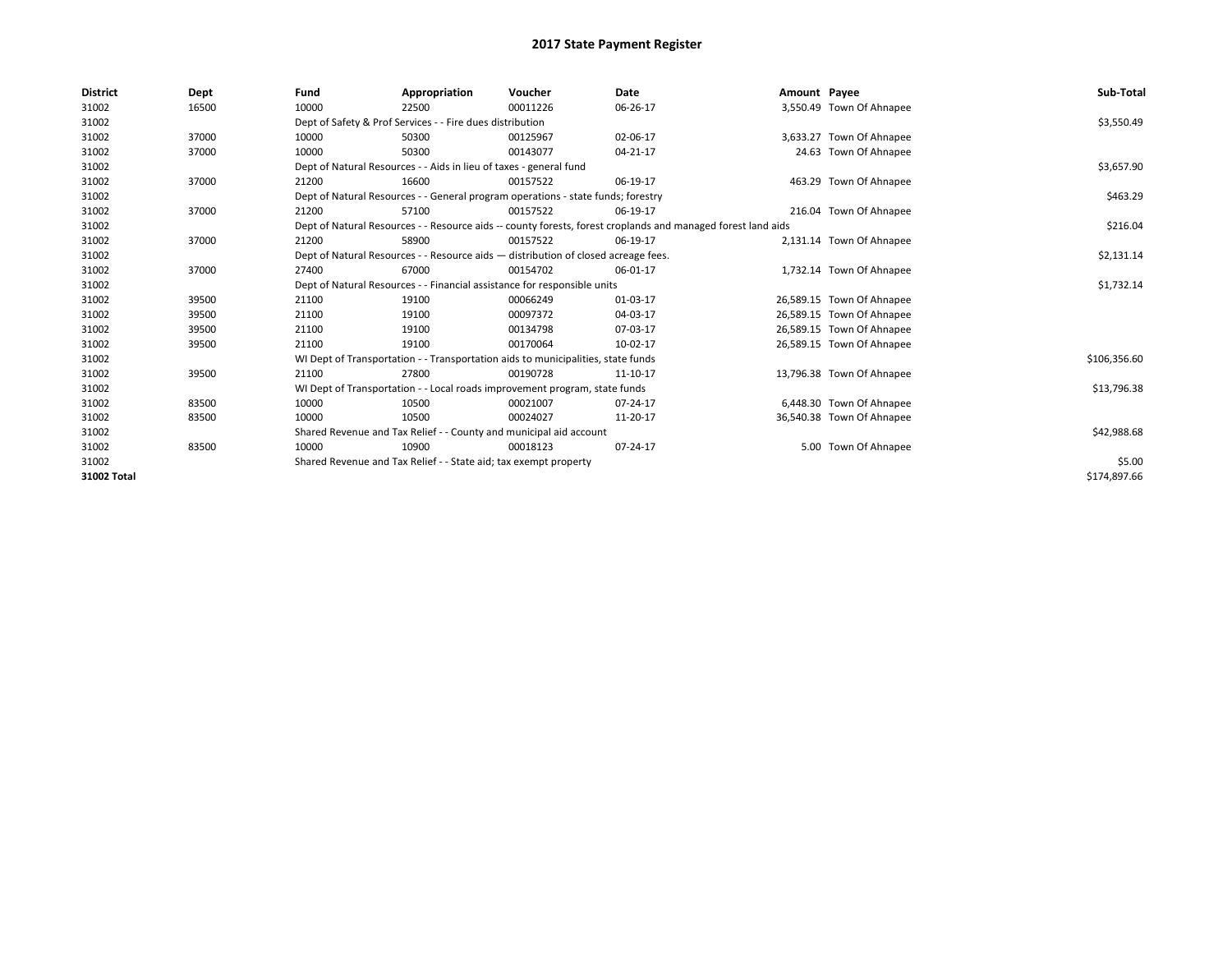| <b>District</b> | Dept  | Fund  | Appropriation                                                                      | Voucher  | Date                                                                                                         | Amount Payee |                            | Sub-Total    |
|-----------------|-------|-------|------------------------------------------------------------------------------------|----------|--------------------------------------------------------------------------------------------------------------|--------------|----------------------------|--------------|
| 31004           | 16500 | 10000 | 22500                                                                              | 00011227 | 06-26-17                                                                                                     |              | 16,739.47 Town Of Carlton  |              |
| 31004           |       |       | Dept of Safety & Prof Services - - Fire dues distribution                          |          |                                                                                                              |              |                            | \$16,739.47  |
| 31004           | 37000 | 10000 | 50300                                                                              | 00125906 | 02-06-17                                                                                                     |              | 12.395.11 Town Of Carlton  |              |
| 31004           |       |       | Dept of Natural Resources - - Aids in lieu of taxes - general fund                 |          |                                                                                                              |              |                            | \$12,395.11  |
| 31004           | 37000 | 21200 | 16600                                                                              | 00157523 | 06-19-17                                                                                                     |              | 62.10 Town Of Carlton      |              |
| 31004           |       |       | Dept of Natural Resources - - General program operations - state funds; forestry   |          |                                                                                                              |              |                            | \$62.10      |
| 31004           | 37000 | 21200 | 57100                                                                              | 00157523 | 06-19-17                                                                                                     |              | 28.42 Town Of Carlton      |              |
| 31004           |       |       |                                                                                    |          | Dept of Natural Resources - - Resource aids -- county forests, forest croplands and managed forest land aids |              |                            | \$28.42      |
| 31004           | 37000 | 21200 | 58900                                                                              | 00157523 | 06-19-17                                                                                                     |              | 285.64 Town Of Carlton     |              |
| 31004           |       |       | Dept of Natural Resources - - Resource aids - distribution of closed acreage fees. |          |                                                                                                              |              |                            | \$285.64     |
| 31004           | 37000 | 27400 | 67000                                                                              | 00154609 | 06-01-17                                                                                                     |              | 1.657.66 Town Of Carlton   |              |
| 31004           |       |       | Dept of Natural Resources - - Financial assistance for responsible units           |          | \$1,657.66                                                                                                   |              |                            |              |
| 31004           | 39500 | 21100 | 19100                                                                              | 00066250 | 01-03-17                                                                                                     |              | 28,675.54 Town Of Carlton  |              |
| 31004           | 39500 | 21100 | 19100                                                                              | 00097373 | 04-03-17                                                                                                     |              | 28,675.54 Town Of Carlton  |              |
| 31004           | 39500 | 21100 | 19100                                                                              | 00134799 | 07-03-17                                                                                                     |              | 28,675.54 Town Of Carlton  |              |
| 31004           | 39500 | 21100 | 19100                                                                              | 00170065 | 10-02-17                                                                                                     |              | 28.675.56 Town Of Carlton  |              |
| 31004           |       |       | WI Dept of Transportation - - Transportation aids to municipalities, state funds   |          |                                                                                                              |              |                            | \$114,702.18 |
| 31004           | 83500 | 10000 | 10500                                                                              | 00021008 | 07-24-17                                                                                                     |              | 2.494.50 Town Of Carlton   |              |
| 31004           | 83500 | 10000 | 10500                                                                              | 00024028 | 11-20-17                                                                                                     |              | 14,135.51 Town Of Carlton  |              |
| 31004           |       |       | Shared Revenue and Tax Relief - - County and municipal aid account                 |          |                                                                                                              |              |                            | \$16,630.01  |
| 31004           | 83500 | 10000 | 10900                                                                              | 00018124 | 07-24-17                                                                                                     |              | 46.00 Town Of Carlton      |              |
| 31004           |       |       | Shared Revenue and Tax Relief - - State aid; tax exempt property                   |          |                                                                                                              |              |                            | \$46.00      |
| 31004           | 83500 | 10000 | 11000                                                                              | 00021008 | 07-24-17                                                                                                     |              | 37.163.10 Town Of Carlton  |              |
| 31004           | 83500 | 10000 | 11000                                                                              | 00024028 | 11-20-17                                                                                                     |              | 210,216.07 Town Of Carlton |              |
| 31004           |       |       | Shared Revenue and Tax Relief - - Public utility distribution account              |          |                                                                                                              |              |                            | \$247,379.17 |
| 31004 Total     |       |       |                                                                                    |          |                                                                                                              |              |                            | \$409,925.76 |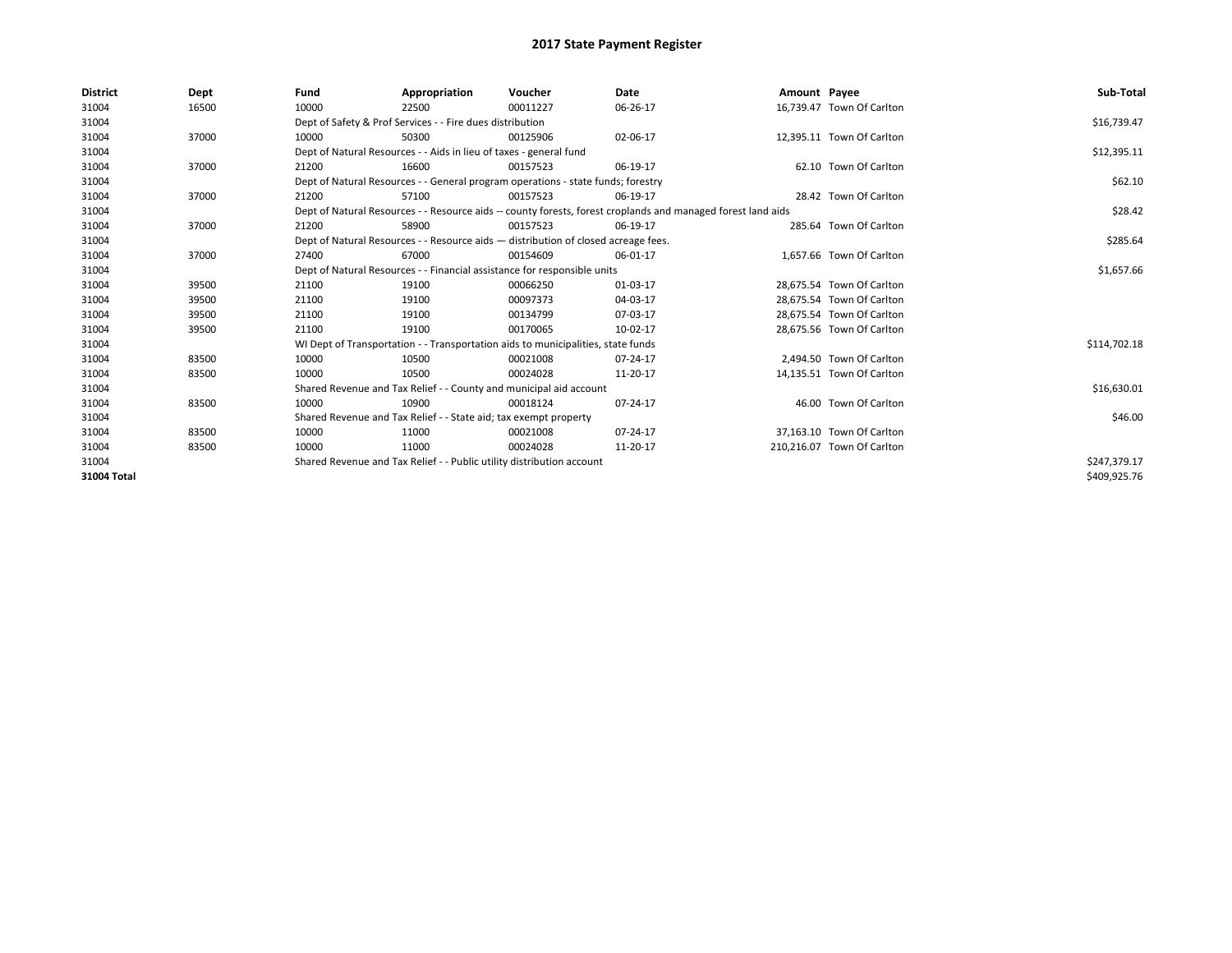| <b>District</b> | Dept  | Fund  | Appropriation                                                                      | Voucher  | Date                                                                                                         | Amount Payee |                         | Sub-Total    |  |  |
|-----------------|-------|-------|------------------------------------------------------------------------------------|----------|--------------------------------------------------------------------------------------------------------------|--------------|-------------------------|--------------|--|--|
| 31006           | 16500 | 10000 | 22500                                                                              | 00011228 | 06-26-17                                                                                                     |              | 4,057.73 Town Of Casco  |              |  |  |
| 31006           |       |       | Dept of Safety & Prof Services - - Fire dues distribution                          |          |                                                                                                              |              |                         | \$4,057.73   |  |  |
| 31006           | 37000 | 10000 | 50300                                                                              | 00125894 | 02-06-17                                                                                                     |              | 2,863.88 Town Of Casco  |              |  |  |
| 31006           | 37000 | 10000 | 50300                                                                              | 00125895 | 02-06-17                                                                                                     |              | 3,404.03 Town Of Casco  |              |  |  |
| 31006           | 37000 | 10000 | 50300                                                                              | 00142869 | 04-21-17                                                                                                     |              | 182.13 Town Of Casco    |              |  |  |
| 31006           | 37000 | 10000 | 50300                                                                              | 00142870 | 04-21-17                                                                                                     |              | 27.43 Town Of Casco     |              |  |  |
| 31006           |       |       | Dept of Natural Resources - - Aids in lieu of taxes - general fund                 |          |                                                                                                              |              |                         | \$6,477.47   |  |  |
| 31006           | 37000 | 21200 | 16600                                                                              | 00157524 | 06-19-17                                                                                                     |              | 669.47 Town Of Casco    |              |  |  |
| 31006           |       |       | Dept of Natural Resources - - General program operations - state funds; forestry   |          |                                                                                                              |              |                         | \$669.47     |  |  |
| 31006           | 37000 | 21200 | 57100                                                                              | 00157524 | 06-19-17                                                                                                     |              | 339.65 Town Of Casco    |              |  |  |
| 31006           |       |       |                                                                                    |          | Dept of Natural Resources - - Resource aids -- county forests, forest croplands and managed forest land aids |              |                         | \$339.65     |  |  |
| 31006           | 37000 | 21200 | 57900                                                                              | 00142868 | 04-21-17                                                                                                     |              | 363.70 Town Of Casco    |              |  |  |
| 31006           |       |       | Dept of Natural Resources - - Aids in lieu of taxes - sum sufficient               |          |                                                                                                              |              |                         |              |  |  |
| 31006           | 37000 | 21200 | 58900                                                                              | 00157524 | 06-19-17                                                                                                     |              | 3,079.56 Town Of Casco  |              |  |  |
| 31006           |       |       | Dept of Natural Resources - - Resource aids - distribution of closed acreage fees. |          |                                                                                                              |              |                         |              |  |  |
| 31006           | 37000 | 27400 | 67000                                                                              | 00154058 | 06-01-17                                                                                                     |              | 1,961.14 Town Of Casco  |              |  |  |
| 31006           |       |       | Dept of Natural Resources - - Financial assistance for responsible units           |          |                                                                                                              |              |                         | \$1,961.14   |  |  |
| 31006           | 37000 | 27400 | 67300                                                                              | 00154058 | 06-01-17                                                                                                     |              | 302.75 Town Of Casco    |              |  |  |
| 31006           |       |       | Dept of Natural Resources - - Recycling consolidation grants                       |          |                                                                                                              |              |                         | \$302.75     |  |  |
| 31006           | 39500 | 21100 | 19100                                                                              | 00066251 | 01-03-17                                                                                                     |              | 25,141.33 Town Of Casco |              |  |  |
| 31006           | 39500 | 21100 | 19100                                                                              | 00097374 | 04-03-17                                                                                                     |              | 25,141.33 Town Of Casco |              |  |  |
| 31006           | 39500 | 21100 | 19100                                                                              | 00134800 | 07-03-17                                                                                                     |              | 25,141.33 Town Of Casco |              |  |  |
| 31006           | 39500 | 21100 | 19100                                                                              | 00170066 | 10-02-17                                                                                                     |              | 25,141.35 Town Of Casco |              |  |  |
| 31006           |       |       | WI Dept of Transportation - - Transportation aids to municipalities, state funds   |          |                                                                                                              |              |                         | \$100,565.34 |  |  |
| 31006           | 83500 | 10000 | 10500                                                                              | 00021009 | 07-24-17                                                                                                     |              | 7,910.04 Town Of Casco  |              |  |  |
| 31006           | 83500 | 10000 | 10500                                                                              | 00024029 | 11-20-17                                                                                                     |              | 44,823.53 Town Of Casco |              |  |  |
| 31006           |       |       | Shared Revenue and Tax Relief - - County and municipal aid account                 |          |                                                                                                              |              |                         | \$52,733.57  |  |  |
| 31006           | 83500 | 10000 | 10900                                                                              | 00018125 | 07-24-17                                                                                                     |              | 40.00 Town Of Casco     |              |  |  |
| 31006           |       |       | Shared Revenue and Tax Relief - - State aid; tax exempt property                   |          |                                                                                                              |              |                         | \$40.00      |  |  |
| 31006           | 83500 | 10000 | 11000                                                                              | 00021009 | 07-24-17                                                                                                     |              | 524.26 Town Of Casco    |              |  |  |
| 31006           | 83500 | 10000 | 11000                                                                              | 00024029 | 11-20-17                                                                                                     |              | 2,004.01 Town Of Casco  |              |  |  |
| 31006           |       |       | Shared Revenue and Tax Relief - - Public utility distribution account              |          |                                                                                                              |              |                         | \$2,528.27   |  |  |
| 31006 Total     |       |       |                                                                                    |          |                                                                                                              |              |                         | \$173,118.65 |  |  |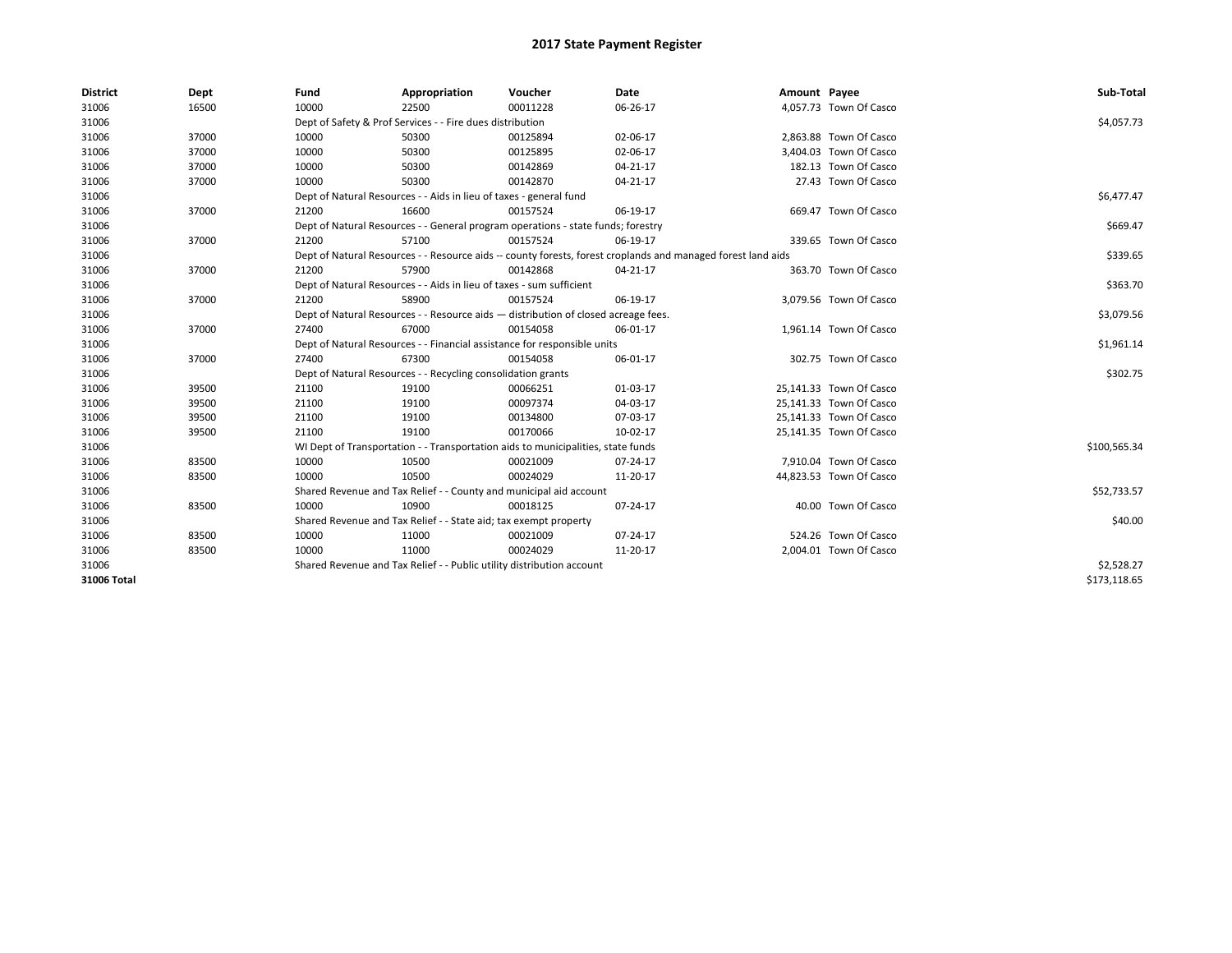| <b>District</b> | Dept  | Fund                                                                  | Appropriation                                                                      | Voucher  | Date                                                                                                         | Amount Payee |                             | Sub-Total    |
|-----------------|-------|-----------------------------------------------------------------------|------------------------------------------------------------------------------------|----------|--------------------------------------------------------------------------------------------------------------|--------------|-----------------------------|--------------|
| 31008           | 16500 | 10000                                                                 | 22500                                                                              | 00011229 | 06-26-17                                                                                                     |              | 3,918.53 Town Of Franklin   |              |
| 31008           |       |                                                                       | Dept of Safety & Prof Services - - Fire dues distribution                          |          |                                                                                                              |              |                             | \$3,918.53   |
| 31008           | 37000 | 21200                                                                 | 16600                                                                              | 00157525 | 06-19-17                                                                                                     |              | 472.08 Town Of Franklin     |              |
| 31008           |       |                                                                       | Dept of Natural Resources - - General program operations - state funds; forestry   |          |                                                                                                              |              |                             | \$472.08     |
| 31008           | 37000 | 21200                                                                 | 57100                                                                              | 00157525 | 06-19-17                                                                                                     |              | 236.46 Town Of Franklin     |              |
| 31008           |       |                                                                       |                                                                                    |          | Dept of Natural Resources - - Resource aids -- county forests, forest croplands and managed forest land aids |              |                             | \$236.46     |
| 31008           | 37000 | 21200                                                                 | 58900                                                                              | 00157525 | 06-19-17                                                                                                     |              | 2,171.58 Town Of Franklin   |              |
| 31008           |       |                                                                       | Dept of Natural Resources - - Resource aids - distribution of closed acreage fees. |          |                                                                                                              |              |                             | \$2,171.58   |
| 31008           | 37000 | 27400                                                                 | 67000                                                                              | 00154467 | 06-01-17                                                                                                     |              | 381.00 Town Of Franklin     |              |
| 31008           |       |                                                                       | Dept of Natural Resources - - Financial assistance for responsible units           |          | \$381.00                                                                                                     |              |                             |              |
| 31008           | 39500 | 21100                                                                 | 19100                                                                              | 00066252 | 01-03-17                                                                                                     |              | 28.114.03 Town Of Franklin  |              |
| 31008           | 39500 | 21100                                                                 | 19100                                                                              | 00097375 | 04-03-17                                                                                                     |              | 28.114.03 Town Of Franklin  |              |
| 31008           | 39500 | 21100                                                                 | 19100                                                                              | 00134801 | 07-03-17                                                                                                     |              | 28,114.03 Town Of Franklin  |              |
| 31008           | 39500 | 21100                                                                 | 19100                                                                              | 00170067 | 10-02-17                                                                                                     |              | 28,114.05 Town Of Franklin  |              |
| 31008           |       |                                                                       | WI Dept of Transportation - - Transportation aids to municipalities, state funds   |          |                                                                                                              |              |                             | \$112,456.14 |
| 31008           | 39500 | 21100                                                                 | 27000                                                                              | 00161624 | 09-05-17                                                                                                     |              | 135.140.00 Town Of Franklin |              |
| 31008           |       |                                                                       |                                                                                    |          | WI Dept of Transportation - - Local roads improvement program. discretionary grants, state funds             |              |                             | \$135,140.00 |
| 31008           | 83500 | 10000                                                                 | 10500                                                                              | 00021010 | 07-24-17                                                                                                     |              | 3.878.74 Town Of Franklin   |              |
| 31008           | 83500 | 10000                                                                 | 10500                                                                              | 00024030 | 11-20-17                                                                                                     |              | 21,979.52 Town Of Franklin  |              |
| 31008           |       |                                                                       | Shared Revenue and Tax Relief - - County and municipal aid account                 |          |                                                                                                              |              |                             | \$25,858.26  |
| 31008           | 83500 | 10000                                                                 | 10900                                                                              | 00018126 | 07-24-17                                                                                                     |              | 323.00 Town Of Franklin     |              |
| 31008           |       |                                                                       | Shared Revenue and Tax Relief - - State aid; tax exempt property                   |          |                                                                                                              |              |                             | \$323.00     |
| 31008           | 83500 | 10000                                                                 | 11000                                                                              | 00021010 | 07-24-17                                                                                                     |              | 16.36 Town Of Franklin      |              |
| 31008           | 83500 | 10000                                                                 | 11000                                                                              | 00024030 | 11-20-17                                                                                                     |              | 94.46 Town Of Franklin      |              |
| 31008           |       | Shared Revenue and Tax Relief - - Public utility distribution account |                                                                                    | \$110.82 |                                                                                                              |              |                             |              |
| 31008 Total     |       |                                                                       |                                                                                    |          |                                                                                                              |              |                             | \$281,067.87 |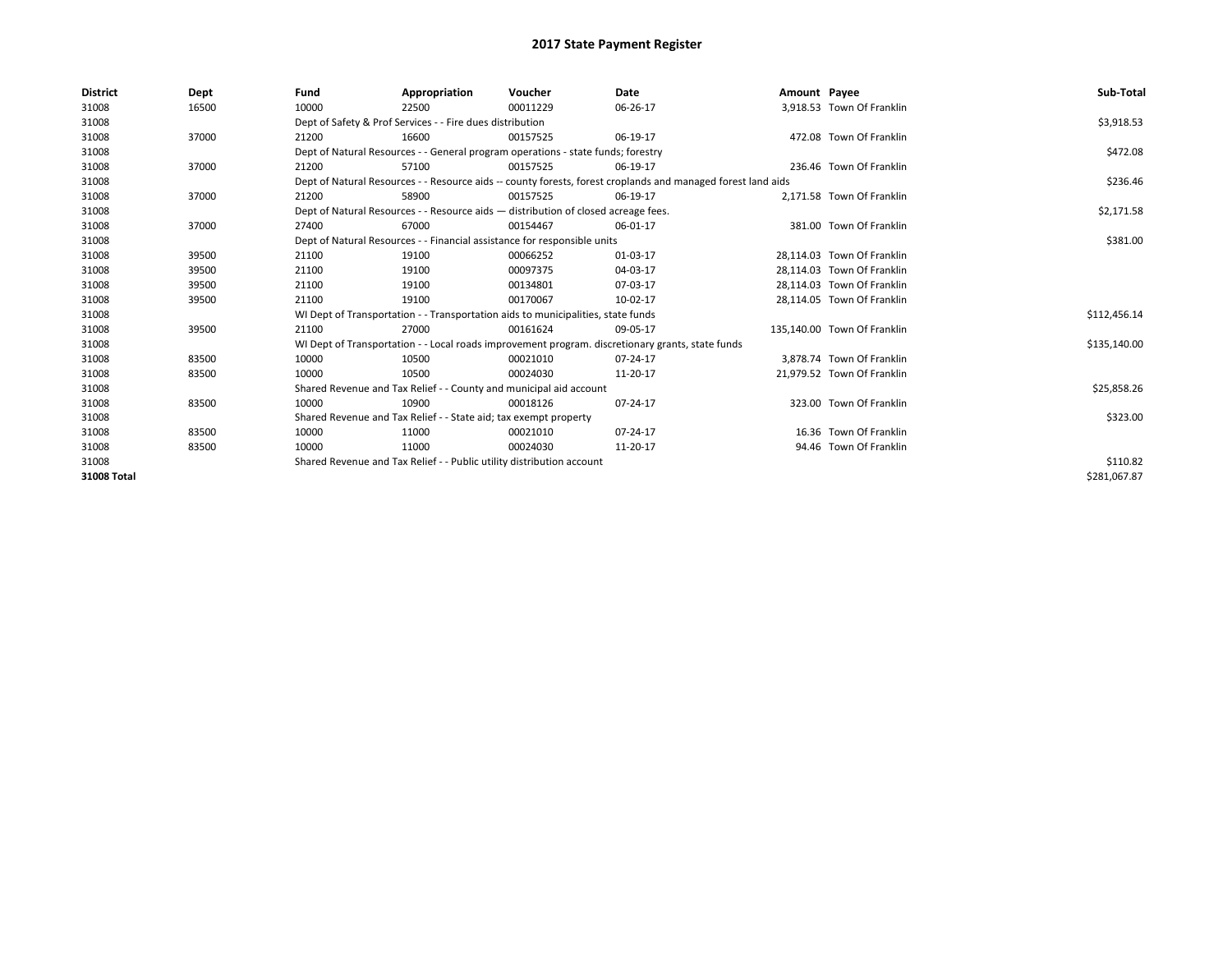| <b>District</b> | Dept  | Fund  | Appropriation                                                                                                | Voucher  | Date       | Amount Payee |                           | Sub-Total    |
|-----------------|-------|-------|--------------------------------------------------------------------------------------------------------------|----------|------------|--------------|---------------------------|--------------|
| 31010           | 16500 | 10000 | 22500                                                                                                        | 00011230 | 06-26-17   |              | 4.317.47 Town Of Lincoln  |              |
| 31010           |       |       | Dept of Safety & Prof Services - - Fire dues distribution                                                    |          |            |              |                           | \$4,317.47   |
| 31010           | 37000 | 10000 | 50300                                                                                                        | 00125955 | 02-06-17   |              | 461.54 Town Of Lincoln    |              |
| 31010           |       |       | Dept of Natural Resources - - Aids in lieu of taxes - general fund                                           |          |            |              |                           | \$461.54     |
| 31010           | 37000 | 21200 | 16600                                                                                                        | 00157526 | 06-19-17   |              | 855.69 Town Of Lincoln    |              |
| 31010           |       |       | Dept of Natural Resources - - General program operations - state funds; forestry                             |          |            |              |                           | \$855.69     |
| 31010           | 37000 | 21200 | 57100                                                                                                        | 00157526 | 06-19-17   |              | 407.63 Town Of Lincoln    |              |
| 31010           |       |       | Dept of Natural Resources - - Resource aids -- county forests, forest croplands and managed forest land aids |          |            |              |                           | \$407.63     |
| 31010           | 37000 | 21200 | 58900                                                                                                        | 00157526 | 06-19-17   |              | 3,936.17 Town Of Lincoln  |              |
| 31010           |       |       | Dept of Natural Resources - - Resource aids - distribution of closed acreage fees.                           |          |            |              |                           | \$3,936.17   |
| 31010           | 37000 | 27400 | 67000                                                                                                        | 00154965 | 06-01-17   |              | 1.124.38 Town Of Lincoln  |              |
| 31010           |       |       | Dept of Natural Resources - - Financial assistance for responsible units                                     |          | \$1,124.38 |              |                           |              |
| 31010           | 39500 | 21100 | 19100                                                                                                        | 00066253 | 01-03-17   |              | 27.827.77 Town Of Lincoln |              |
| 31010           | 39500 | 21100 | 19100                                                                                                        | 00097376 | 04-03-17   |              | 27.827.77 Town Of Lincoln |              |
| 31010           | 39500 | 21100 | 19100                                                                                                        | 00134802 | 07-03-17   |              | 27,827.77 Town Of Lincoln |              |
| 31010           | 39500 | 21100 | 19100                                                                                                        | 00170068 | 10-02-17   |              | 27,827.79 Town Of Lincoln |              |
| 31010           |       |       | WI Dept of Transportation - - Transportation aids to municipalities, state funds                             |          |            |              |                           | \$111,311.10 |
| 31010           | 83500 | 10000 | 10500                                                                                                        | 00021011 | 07-24-17   |              | 9.063.38 Town Of Lincoln  |              |
| 31010           | 83500 | 10000 | 10500                                                                                                        | 00024031 | 11-20-17   |              | 51,359.14 Town Of Lincoln |              |
| 31010           |       |       | Shared Revenue and Tax Relief - - County and municipal aid account                                           |          |            |              |                           | \$60,422.52  |
| 31010           | 83500 | 10000 | 10900                                                                                                        | 00018127 | 07-24-17   |              | 1.00 Town Of Lincoln      |              |
| 31010           |       |       | Shared Revenue and Tax Relief - - State aid; tax exempt property                                             |          |            |              |                           | \$1.00       |
| 31010           | 83500 | 10000 | 11000                                                                                                        | 00021011 | 07-24-17   |              | 4,102.29 Town Of Lincoln  |              |
| 31010           | 83500 | 10000 | 11000                                                                                                        | 00024031 | 11-20-17   |              | 22,286.42 Town Of Lincoln |              |
| 31010           |       |       | Shared Revenue and Tax Relief - - Public utility distribution account                                        |          |            |              |                           | \$26,388.71  |
| 31010 Total     |       |       |                                                                                                              |          |            |              |                           | \$209,226.21 |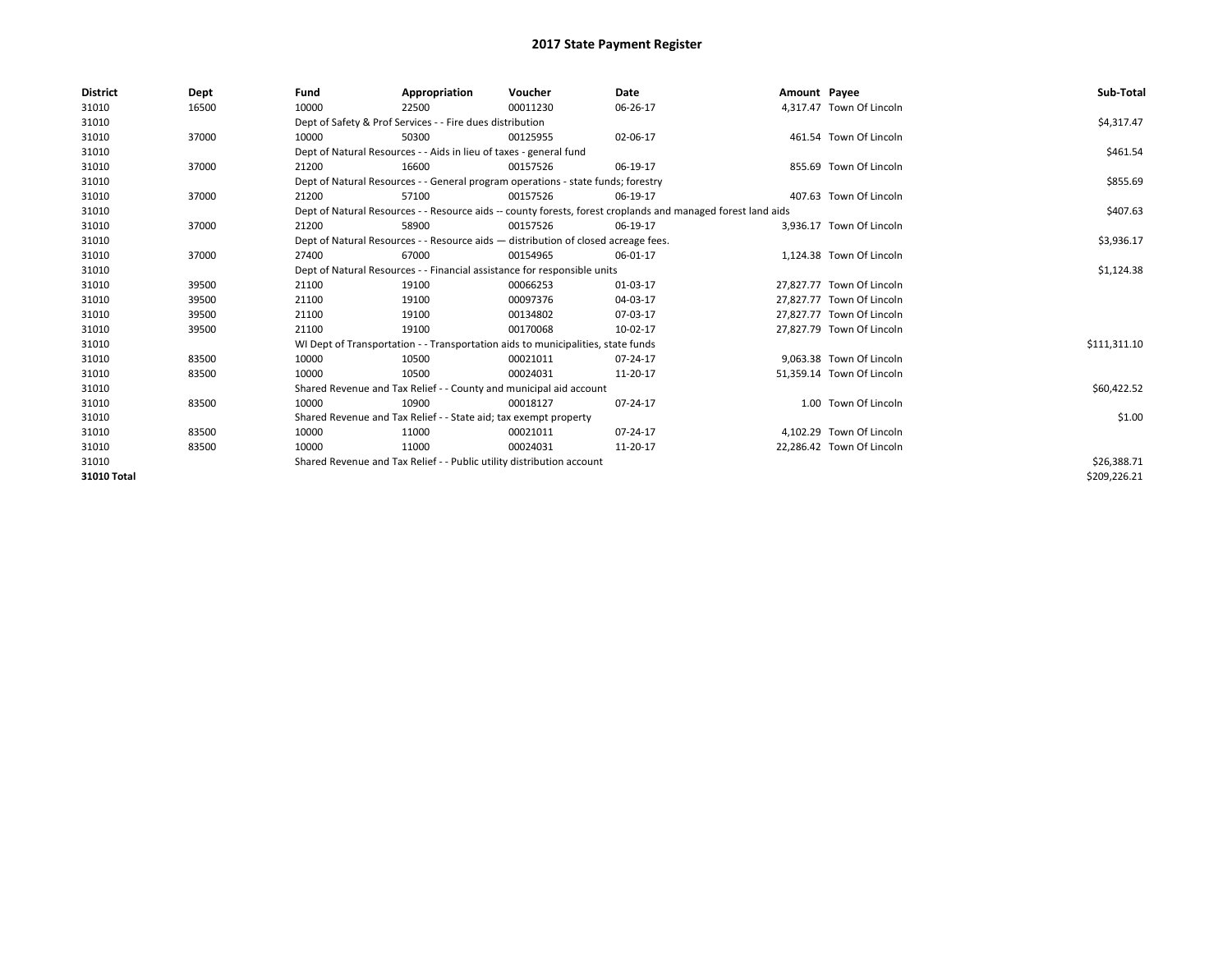| <b>District</b> | Dept  | Fund  | Appropriation                                                                                                | Voucher  | Date     | Amount Payee |                             | Sub-Total    |
|-----------------|-------|-------|--------------------------------------------------------------------------------------------------------------|----------|----------|--------------|-----------------------------|--------------|
| 31012           | 16500 | 10000 | 22500                                                                                                        | 00011231 | 06-26-17 |              | 6,059.99 Town Of Luxemburg  |              |
| 31012           |       |       | Dept of Safety & Prof Services - - Fire dues distribution                                                    |          |          |              |                             | \$6,059.99   |
| 31012           | 37000 | 10000 | 50300                                                                                                        | 00125898 | 02-06-17 |              | 1,166.67 Town Of Luxemburg  |              |
| 31012           |       |       | Dept of Natural Resources - - Aids in lieu of taxes - general fund                                           |          |          |              |                             | \$1,166.67   |
| 31012           | 37000 | 21200 | 16600                                                                                                        | 00157527 | 06-19-17 |              | 114.89 Town Of Luxemburg    |              |
| 31012           |       |       | Dept of Natural Resources - - General program operations - state funds; forestry                             |          |          |              |                             | \$114.89     |
| 31012           | 37000 | 21200 | 57100                                                                                                        | 00157527 | 06-19-17 |              | 54.58 Town Of Luxemburg     |              |
| 31012           |       |       | Dept of Natural Resources - - Resource aids -- county forests, forest croplands and managed forest land aids |          |          |              |                             | \$54.58      |
| 31012           | 37000 | 21200 | 58900                                                                                                        | 00157527 | 06-19-17 |              | 528.49 Town Of Luxemburg    |              |
| 31012           |       |       | Dept of Natural Resources - - Resource aids - distribution of closed acreage fees.                           |          |          |              |                             | \$528.49     |
| 31012           | 37000 | 27400 | 67000                                                                                                        | 00154846 | 06-01-17 |              | 1,216.30 Town Of Luxemburg  |              |
| 31012           |       |       | Dept of Natural Resources - - Financial assistance for responsible units                                     |          |          |              |                             | \$1,216.30   |
| 31012           | 37000 | 27400 | 67300                                                                                                        | 00154846 | 06-01-17 |              | 382.47 Town Of Luxemburg    |              |
| 31012           |       |       | Dept of Natural Resources - - Recycling consolidation grants                                                 |          |          |              |                             | \$382.47     |
| 31012           | 39500 | 21100 | 19100                                                                                                        | 00066254 | 01-03-17 |              | 31,763.85 Town Of Luxemburg |              |
| 31012           | 39500 | 21100 | 19100                                                                                                        | 00097377 | 04-03-17 |              | 31,763.85 Town Of Luxemburg |              |
| 31012           | 39500 | 21100 | 19100                                                                                                        | 00134803 | 07-03-17 |              | 31,763.85 Town Of Luxemburg |              |
| 31012           | 39500 | 21100 | 19100                                                                                                        | 00170069 | 10-02-17 |              | 31,763.85 Town Of Luxemburg |              |
| 31012           |       |       | WI Dept of Transportation - - Transportation aids to municipalities, state funds                             |          |          |              |                             | \$127,055.40 |
| 31012           | 83500 | 10000 | 10500                                                                                                        | 00021012 | 07-24-17 |              | 5,848.33 Town Of Luxemburg  |              |
| 31012           | 83500 | 10000 | 10500                                                                                                        | 00024032 | 11-20-17 |              | 33,141.17 Town Of Luxemburg |              |
| 31012           |       |       | Shared Revenue and Tax Relief - - County and municipal aid account                                           |          |          |              |                             | \$38,989.50  |
| 31012           | 83500 | 10000 | 10900                                                                                                        | 00018128 | 07-24-17 |              | 15.00 Town Of Luxemburg     |              |
| 31012           |       |       | Shared Revenue and Tax Relief - - State aid; tax exempt property                                             |          |          |              |                             | \$15.00      |
| 31012           | 83500 | 10000 | 11000                                                                                                        | 00021012 | 07-24-17 |              | 153.18 Town Of Luxemburg    |              |
| 31012           | 83500 | 10000 | 11000                                                                                                        | 00024032 | 11-20-17 |              | 886.52 Town Of Luxemburg    |              |
| 31012           |       |       | Shared Revenue and Tax Relief - - Public utility distribution account                                        |          |          |              |                             | \$1,039.70   |
| 31012 Total     |       |       |                                                                                                              |          |          |              |                             | \$176.622.99 |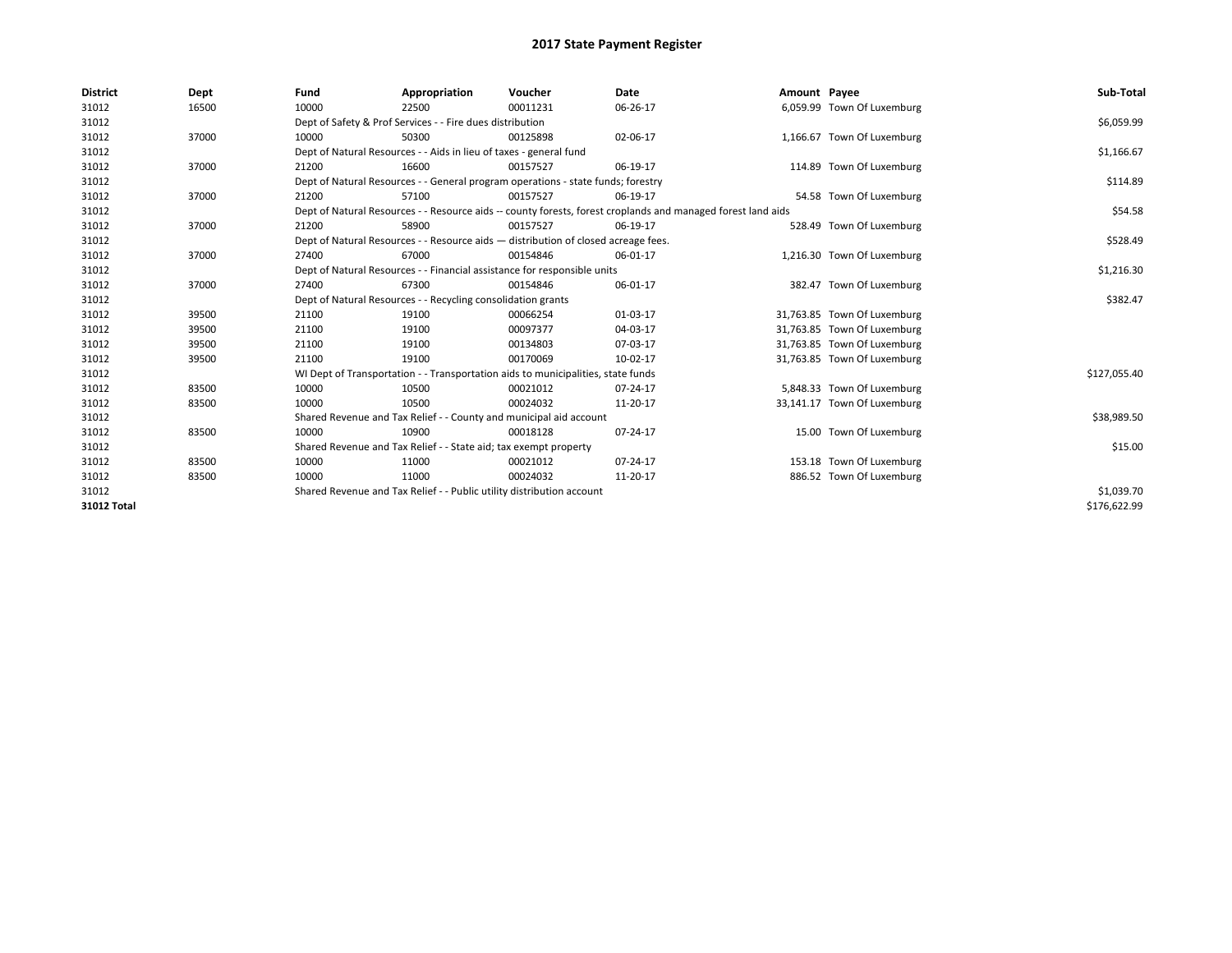| <b>District</b>    | Dept  | Fund  | Appropriation                                                                                                | Voucher  | Date           | Amount Payee |                              | Sub-Total    |  |  |
|--------------------|-------|-------|--------------------------------------------------------------------------------------------------------------|----------|----------------|--------------|------------------------------|--------------|--|--|
| 31014              | 16500 | 10000 | 22500                                                                                                        | 00011232 | 06-26-17       |              | 5,952.99 Town Of Montpelier  |              |  |  |
| 31014              |       |       | Dept of Safety & Prof Services - - Fire dues distribution                                                    |          |                |              |                              | \$5,952.99   |  |  |
| 31014              | 37000 | 10000 | 50300                                                                                                        | 00142973 | $04 - 21 - 17$ |              | 36.91 Town Of Montpelier     |              |  |  |
| 31014              |       |       | Dept of Natural Resources - - Aids in lieu of taxes - general fund                                           |          |                |              |                              | \$36.91      |  |  |
| 31014              | 37000 | 21200 | 16600                                                                                                        | 00157528 | 06-19-17       |              | 292.18 Town Of Montpelier    |              |  |  |
| 31014              |       |       | Dept of Natural Resources - - General program operations - state funds; forestry                             |          |                |              |                              | \$292.18     |  |  |
| 31014              | 37000 | 21200 | 57100                                                                                                        | 00157528 | 06-19-17       |              | 133.72 Town Of Montpelier    |              |  |  |
| 31014              |       |       | Dept of Natural Resources - - Resource aids -- county forests, forest croplands and managed forest land aids |          |                |              |                              | \$133.72     |  |  |
| 31014              | 37000 | 21200 | 58900                                                                                                        | 00157528 | 06-19-17       |              | 1,344.01 Town Of Montpelier  |              |  |  |
| 31014              |       |       | Dept of Natural Resources - - Resource aids - distribution of closed acreage fees.                           |          |                |              |                              | \$1,344.01   |  |  |
| 31014              | 37000 | 27400 | 67000                                                                                                        | 00154211 | 06-01-17       |              | 1,328.82 Town Of Montpelier  |              |  |  |
| 31014              |       |       | Dept of Natural Resources - - Financial assistance for responsible units                                     |          |                |              |                              |              |  |  |
| 31014              | 37000 | 27400 | 67300                                                                                                        | 00154211 | 06-01-17       |              | 340.43 Town Of Montpelier    |              |  |  |
| 31014              |       |       | Dept of Natural Resources - - Recycling consolidation grants                                                 |          |                |              |                              | \$340.43     |  |  |
| 31014              | 39500 | 21100 | 19100                                                                                                        | 00066255 | 01-03-17       |              | 26,198.29 Town Of Montpelier |              |  |  |
| 31014              | 39500 | 21100 | 19100                                                                                                        | 00097378 | 04-03-17       |              | 26,198.29 Town Of Montpelier |              |  |  |
| 31014              | 39500 | 21100 | 19100                                                                                                        | 00134804 | 07-03-17       |              | 26,198.29 Town Of Montpelier |              |  |  |
| 31014              | 39500 | 21100 | 19100                                                                                                        | 00170070 | 10-02-17       |              | 26,198.31 Town Of Montpelier |              |  |  |
| 31014              |       |       | WI Dept of Transportation - - Transportation aids to municipalities, state funds                             |          |                |              |                              | \$104,793.18 |  |  |
| 31014              | 83500 | 10000 | 10500                                                                                                        | 00021013 | 07-24-17       |              | 5,407.40 Town Of Montpelier  |              |  |  |
| 31014              | 83500 | 10000 | 10500                                                                                                        | 00024033 | 11-20-17       |              | 30,641.95 Town Of Montpelier |              |  |  |
| 31014              |       |       | Shared Revenue and Tax Relief - - County and municipal aid account                                           |          |                |              |                              | \$36,049.35  |  |  |
| 31014              | 83500 | 10000 | 10900                                                                                                        | 00018129 | 07-24-17       |              | 363.00 Town Of Montpelier    |              |  |  |
| 31014              |       |       | Shared Revenue and Tax Relief - - State aid; tax exempt property                                             |          |                |              |                              | \$363.00     |  |  |
| 31014              | 83500 | 10000 | 11000                                                                                                        | 00021013 | 07-24-17       |              | 31.67 Town Of Montpelier     |              |  |  |
| 31014              | 83500 | 10000 | 11000                                                                                                        | 00024033 | 11-20-17       |              | 180.52 Town Of Montpelier    |              |  |  |
| 31014              |       |       | Shared Revenue and Tax Relief - - Public utility distribution account                                        |          |                |              |                              | \$212.19     |  |  |
| <b>31014 Total</b> |       |       |                                                                                                              |          |                |              |                              | \$150.846.78 |  |  |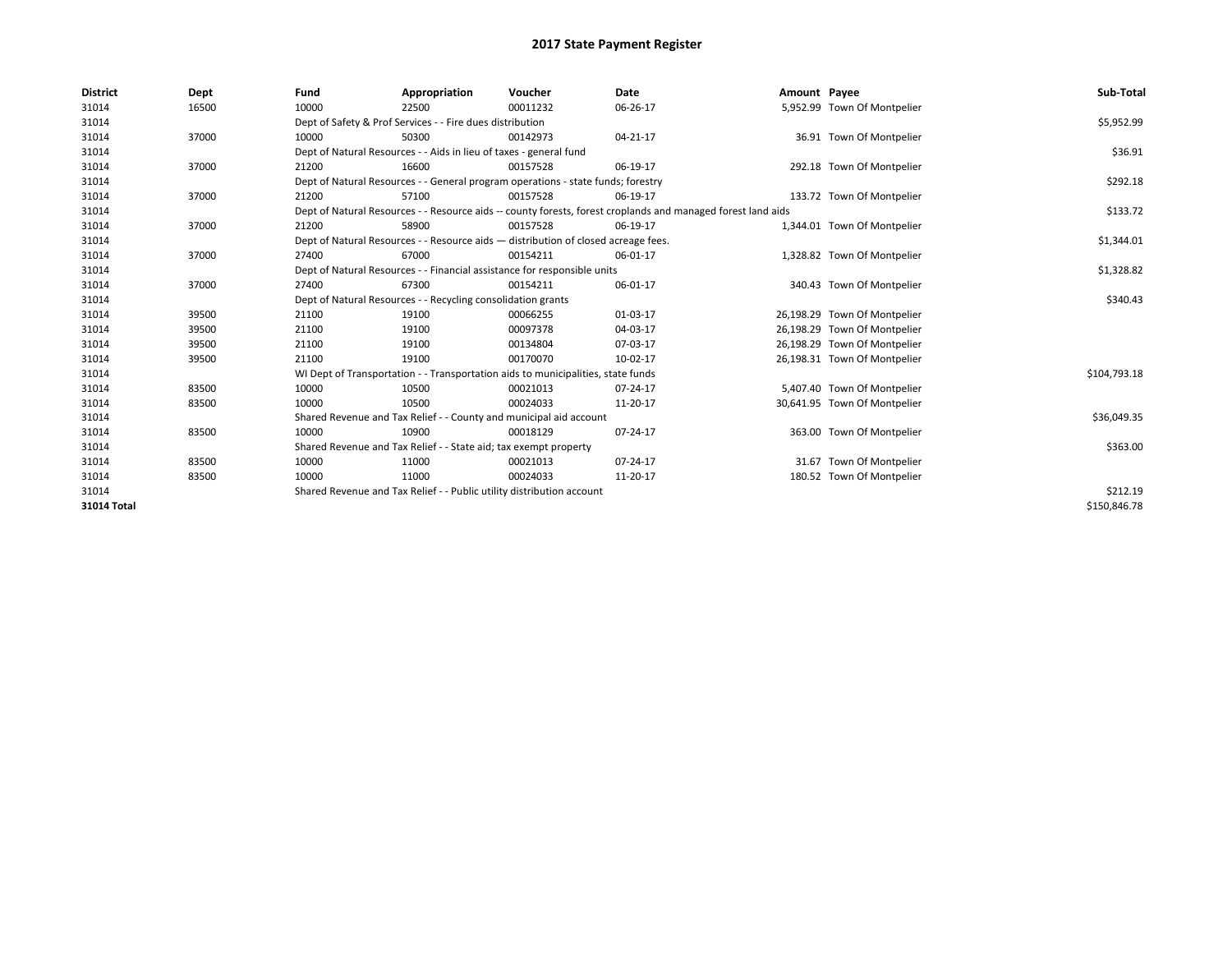| <b>District</b> | Dept  | Fund                                                                               | Appropriation                                                        | Voucher                                                                          | Date                                                                                                         | Amount Payee |                          | Sub-Total    |
|-----------------|-------|------------------------------------------------------------------------------------|----------------------------------------------------------------------|----------------------------------------------------------------------------------|--------------------------------------------------------------------------------------------------------------|--------------|--------------------------|--------------|
| 31016           | 16500 | 10000                                                                              | 22500                                                                | 00011233                                                                         | 06-26-17                                                                                                     |              | 2,954.14 Town Of Pierce  |              |
| 31016           |       |                                                                                    | Dept of Safety & Prof Services - - Fire dues distribution            |                                                                                  |                                                                                                              |              |                          | \$2,954.14   |
| 31016           | 37000 | 10000                                                                              | 50300                                                                | 00126041                                                                         | 02-06-17                                                                                                     |              | 25,000.02 Town Of Pierce |              |
| 31016           | 37000 | 10000                                                                              | 50300                                                                | 00126042                                                                         | 02-06-17                                                                                                     |              | 105.06 Town Of Pierce    |              |
| 31016           | 37000 | 10000                                                                              | 50300                                                                | 00126043                                                                         | 02-06-17                                                                                                     |              | 1,913.63 Town Of Pierce  |              |
| 31016           |       |                                                                                    | Dept of Natural Resources - - Aids in lieu of taxes - general fund   |                                                                                  |                                                                                                              |              |                          | \$27,018.71  |
| 31016           | 37000 | 21200                                                                              | 16600                                                                | 00157529                                                                         | 06-19-17                                                                                                     |              | 166.12 Town Of Pierce    |              |
| 31016           |       |                                                                                    |                                                                      | Dept of Natural Resources - - General program operations - state funds; forestry |                                                                                                              |              |                          | \$166.12     |
| 31016           | 37000 | 21200                                                                              | 57100                                                                | 00157529                                                                         | 06-19-17                                                                                                     |              | 76.03 Town Of Pierce     |              |
| 31016           |       |                                                                                    |                                                                      |                                                                                  | Dept of Natural Resources - - Resource aids -- county forests, forest croplands and managed forest land aids |              |                          | \$76.03      |
| 31016           | 37000 | 21200                                                                              | 57900                                                                | 00143220                                                                         | 04-21-17                                                                                                     |              | 41.80 Town Of Pierce     |              |
| 31016           |       |                                                                                    | Dept of Natural Resources - - Aids in lieu of taxes - sum sufficient |                                                                                  |                                                                                                              |              |                          | \$41.80      |
| 31016           | 37000 | 21200                                                                              | 58900                                                                | 00157529                                                                         | 06-19-17                                                                                                     |              | 764.13 Town Of Pierce    |              |
| 31016           |       | Dept of Natural Resources - - Resource aids - distribution of closed acreage fees. |                                                                      | \$764.13                                                                         |                                                                                                              |              |                          |              |
| 31016           | 37000 | 27400                                                                              | 67000                                                                | 00154002                                                                         | 06-01-17                                                                                                     |              | 1,267.81 Town Of Pierce  |              |
| 31016           |       |                                                                                    |                                                                      | Dept of Natural Resources - - Financial assistance for responsible units         |                                                                                                              |              |                          | \$1,267.81   |
| 31016           | 39500 | 21100                                                                              | 19100                                                                | 00066256                                                                         | 01-03-17                                                                                                     |              | 15,788.34 Town Of Pierce |              |
| 31016           | 39500 | 21100                                                                              | 19100                                                                | 00097379                                                                         | 04-03-17                                                                                                     |              | 15,788.34 Town Of Pierce |              |
| 31016           | 39500 | 21100                                                                              | 19100                                                                | 00134805                                                                         | 07-03-17                                                                                                     |              | 15,788.34 Town Of Pierce |              |
| 31016           | 39500 | 21100                                                                              | 19100                                                                | 00170071                                                                         | 10-02-17                                                                                                     |              | 15,788.34 Town Of Pierce |              |
| 31016           |       |                                                                                    |                                                                      | WI Dept of Transportation - - Transportation aids to municipalities, state funds |                                                                                                              |              |                          | \$63,153.36  |
| 31016           | 83500 | 10000                                                                              | 10500                                                                | 00021014                                                                         | 07-24-17                                                                                                     |              | 2.360.70 Town Of Pierce  |              |
| 31016           | 83500 | 10000                                                                              | 10500                                                                | 00024034                                                                         | 11-20-17                                                                                                     |              | 13,377.33 Town Of Pierce |              |
| 31016           |       |                                                                                    | Shared Revenue and Tax Relief - - County and municipal aid account   |                                                                                  |                                                                                                              |              |                          | \$15,738.03  |
| 31016           | 83500 | 10000                                                                              | 10900                                                                | 00018130                                                                         | 07-24-17                                                                                                     |              | 7.00 Town Of Pierce      |              |
| 31016           |       |                                                                                    | Shared Revenue and Tax Relief - - State aid; tax exempt property     |                                                                                  |                                                                                                              |              |                          | \$7.00       |
| 31016           | 83500 | 10000                                                                              | 11000                                                                | 00021014                                                                         | 07-24-17                                                                                                     |              | 0.79 Town Of Pierce      |              |
| 31016           | 83500 | 10000                                                                              | 11000                                                                | 00024034                                                                         | 11-20-17                                                                                                     |              | 6.04 Town Of Pierce      |              |
| 31016           |       | Shared Revenue and Tax Relief - - Public utility distribution account              |                                                                      | \$6.83                                                                           |                                                                                                              |              |                          |              |
| 31016 Total     |       |                                                                                    |                                                                      |                                                                                  |                                                                                                              |              |                          | \$111,193.96 |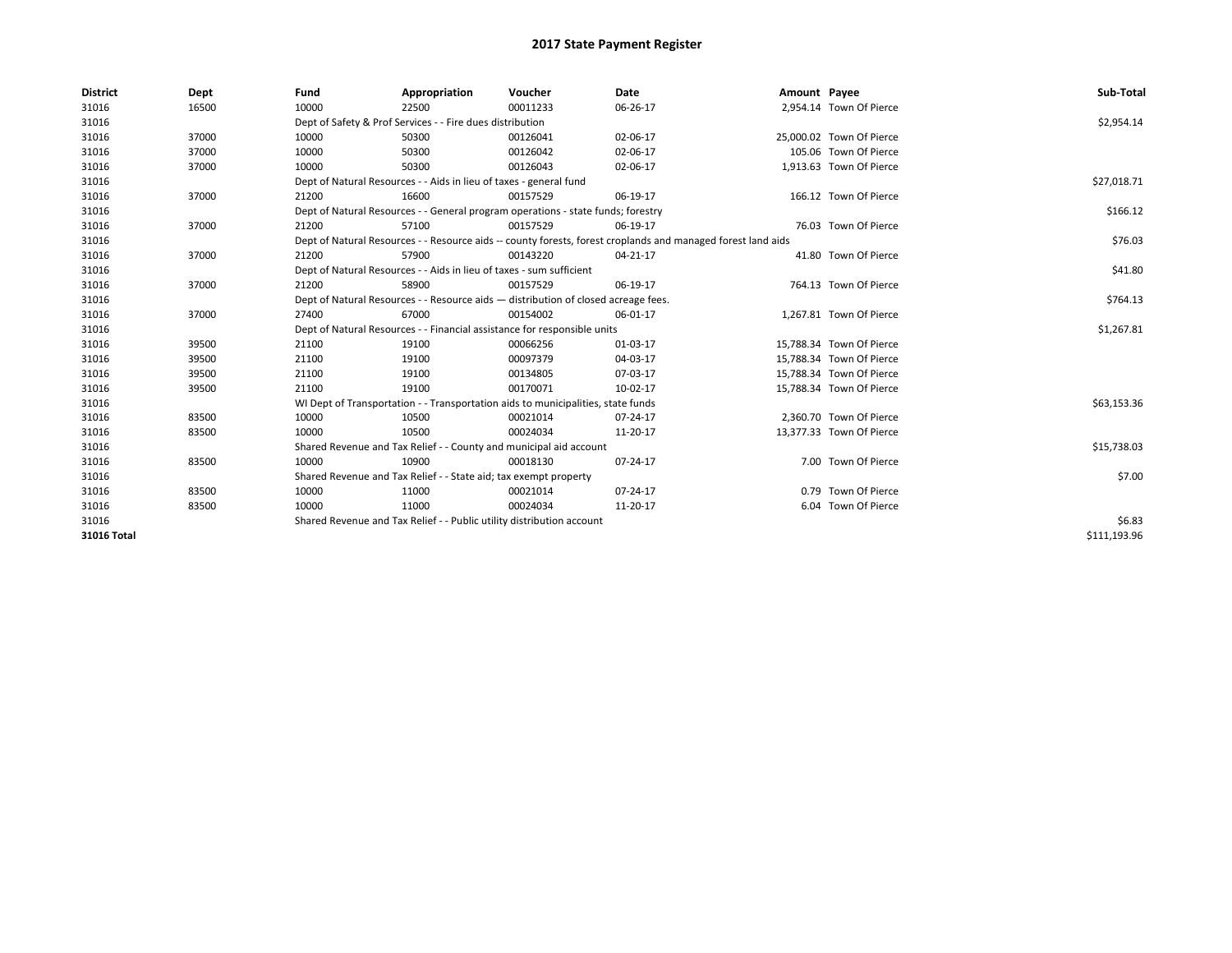| <b>District</b> | Dept  | Fund  | Appropriation                                                                                                | Voucher  | <b>Date</b> | Amount Payee |                             | Sub-Total    |  |  |  |
|-----------------|-------|-------|--------------------------------------------------------------------------------------------------------------|----------|-------------|--------------|-----------------------------|--------------|--|--|--|
| 31018           | 16500 | 10000 | 22500                                                                                                        | 00011234 | 06-27-17    |              | 6,298.82 Town Of Red River  |              |  |  |  |
| 31018           |       |       | Dept of Safety & Prof Services - - Fire dues distribution                                                    |          |             |              |                             |              |  |  |  |
| 31018           | 37000 | 21200 | 16600                                                                                                        | 00157530 | 06-19-17    |              | 616.48 Town Of Red River    |              |  |  |  |
| 31018           |       |       | Dept of Natural Resources - - General program operations - state funds; forestry                             |          |             |              |                             | \$616.48     |  |  |  |
| 31018           | 37000 | 21200 | 57100                                                                                                        | 00157530 | 06-19-17    |              | 294.06 Town Of Red River    |              |  |  |  |
| 31018           |       |       | Dept of Natural Resources - - Resource aids -- county forests, forest croplands and managed forest land aids |          |             |              |                             | \$294.06     |  |  |  |
| 31018           | 37000 | 21200 | 58900                                                                                                        | 00157530 | 06-19-17    |              | 2,835.81 Town Of Red River  |              |  |  |  |
| 31018           |       |       | Dept of Natural Resources - - Resource aids - distribution of closed acreage fees.                           |          |             |              |                             | \$2,835.81   |  |  |  |
| 31018           | 37000 | 27400 | 67000                                                                                                        | 00154232 | 06-01-17    |              | 1,892.20 Town Of Red River  |              |  |  |  |
| 31018           |       |       | Dept of Natural Resources - - Financial assistance for responsible units                                     |          |             |              |                             | \$1,892.20   |  |  |  |
| 31018           | 37000 | 27400 | 67300                                                                                                        | 00154232 | 06-01-17    |              | 362.48 Town Of Red River    |              |  |  |  |
| 31018           |       |       | Dept of Natural Resources - - Recycling consolidation grants                                                 |          |             |              |                             | \$362.48     |  |  |  |
| 31018           | 39500 | 21100 | 19100                                                                                                        | 00066257 | 01-03-17    |              | 32,716.21 Town Of Red River |              |  |  |  |
| 31018           | 39500 | 21100 | 19100                                                                                                        | 00097380 | 04-03-17    |              | 32,716.21 Town Of Red River |              |  |  |  |
| 31018           | 39500 | 21100 | 19100                                                                                                        | 00134806 | 07-03-17    |              | 32,716.21 Town Of Red River |              |  |  |  |
| 31018           | 39500 | 21100 | 19100                                                                                                        | 00170072 | 10-02-17    |              | 32.716.23 Town Of Red River |              |  |  |  |
| 31018           |       |       | WI Dept of Transportation - - Transportation aids to municipalities, state funds                             |          |             |              |                             | \$130,864.86 |  |  |  |
| 31018           | 83500 | 10000 | 10500                                                                                                        | 00021015 | 07-24-17    |              | 6.082.15 Town Of Red River  |              |  |  |  |
| 31018           | 83500 | 10000 | 10500                                                                                                        | 00024035 | 11-20-17    |              | 34,698.50 Town Of Red River |              |  |  |  |
| 31018           |       |       | Shared Revenue and Tax Relief - - County and municipal aid account                                           |          |             |              |                             | \$40,780.65  |  |  |  |
| 31018           | 83500 | 10000 | 10900                                                                                                        | 00018131 | 07-24-17    |              | 93.00 Town Of Red River     |              |  |  |  |
| 31018           |       |       | Shared Revenue and Tax Relief - - State aid; tax exempt property                                             |          |             |              |                             | \$93.00      |  |  |  |
| 31018           | 83500 | 10000 | 11000                                                                                                        | 00021015 | 07-24-17    |              | 1.473.44 Town Of Red River  |              |  |  |  |
| 31018           | 83500 | 10000 | 11000                                                                                                        | 00024035 | 11-20-17    |              | 8.166.46 Town Of Red River  |              |  |  |  |
| 31018           |       |       | Shared Revenue and Tax Relief - - Public utility distribution account                                        |          |             |              |                             | \$9,639.90   |  |  |  |
| 31018 Total     |       |       |                                                                                                              |          |             |              |                             | \$193,678.26 |  |  |  |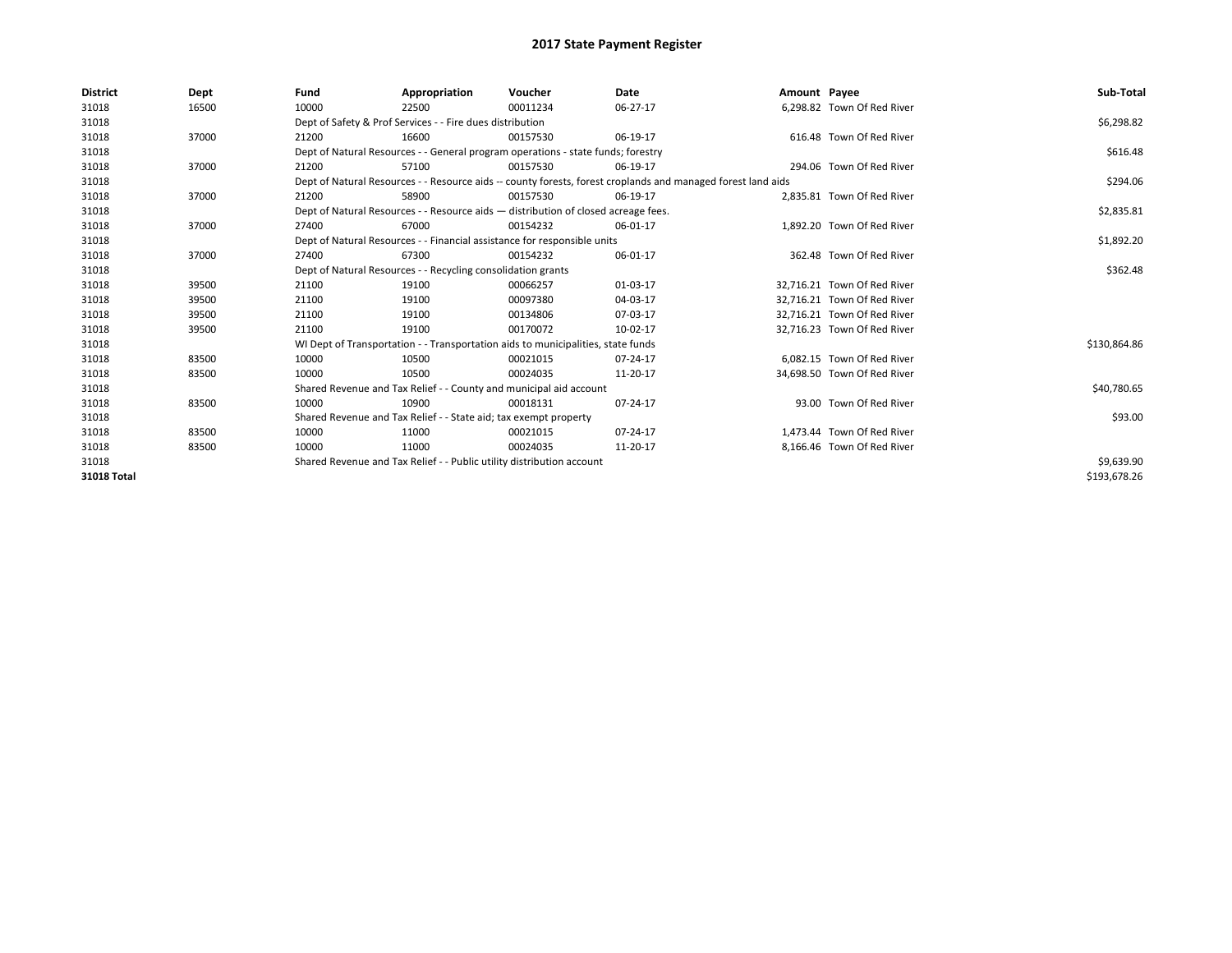| <b>District</b> | Dept  | Fund  | Appropriation                                                                      | Voucher  | Date                                                                                                         | Amount Payee |                                  | Sub-Total    |  |  |  |
|-----------------|-------|-------|------------------------------------------------------------------------------------|----------|--------------------------------------------------------------------------------------------------------------|--------------|----------------------------------|--------------|--|--|--|
| 31020           | 16500 | 10000 | 22500                                                                              | 00011235 | 06-26-17                                                                                                     |              | 4,384.02 West Kewaunee, Town of  |              |  |  |  |
| 31020           |       |       | Dept of Safety & Prof Services - - Fire dues distribution                          |          |                                                                                                              |              |                                  |              |  |  |  |
| 31020           | 37000 | 10000 | 50300                                                                              | 00126028 | 02-06-17                                                                                                     |              | 7,826.56 West Kewaunee, Town of  |              |  |  |  |
| 31020           | 37000 | 10000 | 50300                                                                              | 00126029 | 02-06-17                                                                                                     |              | 1,334.95 West Kewaunee, Town of  |              |  |  |  |
| 31020           | 37000 | 10000 | 50300                                                                              | 00126030 | 02-06-17                                                                                                     |              | 8,631.88 West Kewaunee, Town of  |              |  |  |  |
| 31020           | 37000 | 10000 | 50300                                                                              | 00143201 | $04 - 21 - 17$                                                                                               |              | 686.94 West Kewaunee, Town of    |              |  |  |  |
| 31020           | 37000 | 10000 | 50300                                                                              | 00143202 | 04-21-17                                                                                                     |              | 83.02 West Kewaunee, Town of     |              |  |  |  |
| 31020           |       |       | Dept of Natural Resources - - Aids in lieu of taxes - general fund                 |          |                                                                                                              |              |                                  | \$18,563.35  |  |  |  |
| 31020           | 37000 | 21200 | 16600                                                                              | 00157531 | 06-19-17                                                                                                     |              | 388.44 West Kewaunee, Town of    |              |  |  |  |
| 31020           |       |       | Dept of Natural Resources - - General program operations - state funds; forestry   |          |                                                                                                              |              |                                  | \$388.44     |  |  |  |
| 31020           | 37000 | 21200 | 57100                                                                              | 00157531 | 06-19-17                                                                                                     |              | 185.78 West Kewaunee, Town of    |              |  |  |  |
| 31020           |       |       |                                                                                    |          | Dept of Natural Resources - - Resource aids -- county forests, forest croplands and managed forest land aids |              |                                  | \$185.78     |  |  |  |
| 31020           | 37000 | 21200 | 57900                                                                              | 00143203 | 04-21-17                                                                                                     |              | 139.66 West Kewaunee, Town of    |              |  |  |  |
| 31020           | 37000 | 21200 | 57900                                                                              | 00143204 | 04-21-17                                                                                                     |              | 191.36 West Kewaunee, Town of    |              |  |  |  |
| 31020           |       |       | Dept of Natural Resources - - Aids in lieu of taxes - sum sufficient               |          |                                                                                                              |              |                                  | \$331.02     |  |  |  |
| 31020           | 37000 | 21200 | 58900                                                                              | 00157531 | 06-19-17                                                                                                     |              | 1,786.82 West Kewaunee, Town of  |              |  |  |  |
| 31020           |       |       | Dept of Natural Resources - - Resource aids - distribution of closed acreage fees. |          |                                                                                                              |              |                                  | \$1,786.82   |  |  |  |
| 31020           | 37000 | 27400 | 67000                                                                              | 00154534 | 06-01-17                                                                                                     |              | 2,206.77 West Kewaunee, Town of  |              |  |  |  |
| 31020           |       |       | Dept of Natural Resources - - Financial assistance for responsible units           |          |                                                                                                              |              |                                  | \$2,206.77   |  |  |  |
| 31020           | 39500 | 21100 | 19100                                                                              | 00066258 | 01-03-17                                                                                                     |              | 23,165.04 West Kewaunee, Town of |              |  |  |  |
| 31020           | 39500 | 21100 | 19100                                                                              | 00097381 | 04-03-17                                                                                                     |              | 23,165.04 West Kewaunee, Town of |              |  |  |  |
| 31020           | 39500 | 21100 | 19100                                                                              | 00134807 | 07-03-17                                                                                                     |              | 23,165.04 West Kewaunee, Town of |              |  |  |  |
| 31020           | 39500 | 21100 | 19100                                                                              | 00170073 | 10-02-17                                                                                                     |              | 23,165.04 West Kewaunee, Town of |              |  |  |  |
| 31020           |       |       | WI Dept of Transportation - - Transportation aids to municipalities, state funds   |          |                                                                                                              |              |                                  | \$92,660.16  |  |  |  |
| 31020           | 83500 | 10000 | 10500                                                                              | 00021016 | 07-24-17                                                                                                     |              | 5,693.05 West Kewaunee, Town of  |              |  |  |  |
| 31020           | 83500 | 10000 | 10500                                                                              | 00024036 | 11-20-17                                                                                                     |              | 32,260.64 West Kewaunee, Town of |              |  |  |  |
| 31020           |       |       | Shared Revenue and Tax Relief - - County and municipal aid account                 |          |                                                                                                              |              |                                  | \$37,953.69  |  |  |  |
| 31020           | 83500 | 10000 | 10900                                                                              | 00018132 | 07-24-17                                                                                                     |              | 11.00 West Kewaunee, Town of     |              |  |  |  |
| 31020           |       |       | Shared Revenue and Tax Relief - - State aid; tax exempt property                   |          |                                                                                                              |              |                                  | \$11.00      |  |  |  |
| 31020           | 83500 | 10000 | 11000                                                                              | 00021016 | 07-24-17                                                                                                     |              | 1,379.76 West Kewaunee, Town of  |              |  |  |  |
| 31020           | 83500 | 10000 | 11000                                                                              | 00024036 | 11-20-17                                                                                                     |              | 6,606.38 West Kewaunee, Town of  |              |  |  |  |
| 31020           |       |       | Shared Revenue and Tax Relief - - Public utility distribution account              |          |                                                                                                              |              |                                  | \$7,986.14   |  |  |  |
| 31020           | 83500 | 10000 | 50100                                                                              | 00015294 | 01-31-17                                                                                                     |              | 85.12 West Kewaunee, Town of     |              |  |  |  |
| 31020           |       |       | Shared Revenue and Tax Relief - - Payments for municipal services                  |          |                                                                                                              |              |                                  | \$85.12      |  |  |  |
| 31020           | 83500 | 52100 | 36300                                                                              | 00015860 | 03-27-17                                                                                                     |              | 170.40 West Kewaunee, Town of    |              |  |  |  |
| 31020           |       |       | Shared Revenue and Tax Relief - - Lottery and gaming credit                        |          |                                                                                                              |              |                                  | \$170.40     |  |  |  |
| 31020 Total     |       |       |                                                                                    |          |                                                                                                              |              |                                  | \$166,712.71 |  |  |  |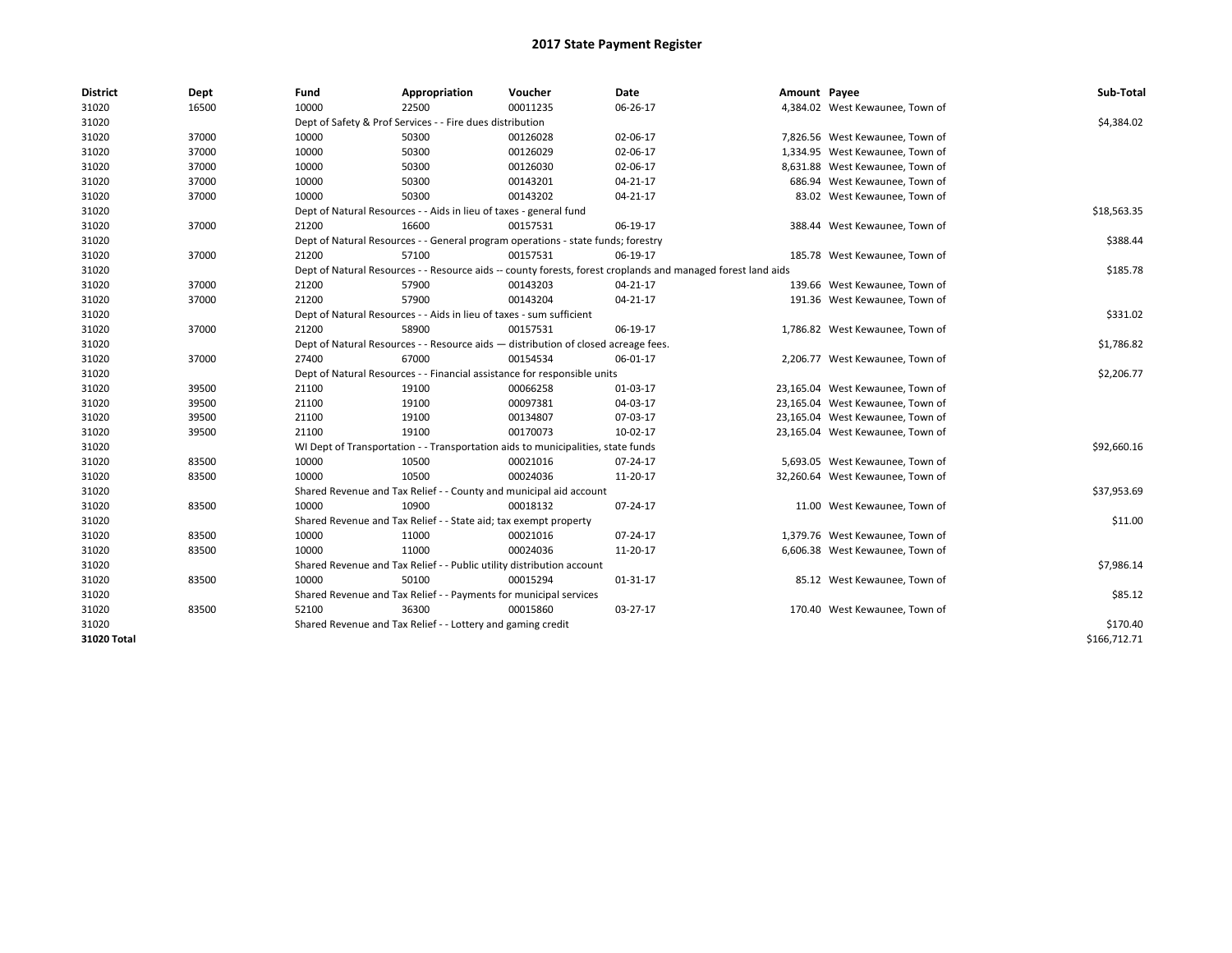| District           | <b>Dept</b> | Fund                                                               | Appropriation                                                                      | Voucher     | Date                                                                                                         | Amount Payee |                            | Sub-Total   |
|--------------------|-------------|--------------------------------------------------------------------|------------------------------------------------------------------------------------|-------------|--------------------------------------------------------------------------------------------------------------|--------------|----------------------------|-------------|
| 31111              | 16500       | 10000                                                              | 22500                                                                              | 00011236    | 06-26-17                                                                                                     |              | 1,405.76 Village Of Casco  |             |
| 31111              |             | Dept of Safety & Prof Services - - Fire dues distribution          |                                                                                    | \$1,405.76  |                                                                                                              |              |                            |             |
| 31111              | 37000       | 10000                                                              | 50300                                                                              | 00125993    | 02-06-17                                                                                                     |              | 180.69 Village Of Casco    |             |
| 31111              |             |                                                                    | Dept of Natural Resources - - Aids in lieu of taxes - general fund                 |             |                                                                                                              |              |                            | \$180.69    |
| 31111              | 37000       | 21200                                                              | 16600                                                                              | 00157532    | 06-19-17                                                                                                     |              | 12.24 Village Of Casco     |             |
| 31111              |             |                                                                    | Dept of Natural Resources - - General program operations - state funds; forestry   |             |                                                                                                              |              |                            | \$12.24     |
| 31111              | 37000       | 21200                                                              | 57100                                                                              | 00157532    | 06-19-17                                                                                                     |              | 5.60 Village Of Casco      |             |
| 31111              |             |                                                                    |                                                                                    |             | Dept of Natural Resources - - Resource aids -- county forests, forest croplands and managed forest land aids |              |                            | \$5.60      |
| 31111              | 37000       | 21200                                                              | 58900                                                                              | 00157532    | 06-19-17                                                                                                     |              | 56.28 Village Of Casco     |             |
| 31111              |             |                                                                    | Dept of Natural Resources - - Resource aids - distribution of closed acreage fees. |             |                                                                                                              |              |                            | \$56.28     |
| 31111              | 37000       | 27400                                                              | 67000                                                                              | 00154695    | 06-01-17                                                                                                     |              | 3,548.31 Village Of Casco  |             |
| 31111              |             |                                                                    | Dept of Natural Resources - - Financial assistance for responsible units           |             |                                                                                                              |              |                            | \$3,548.31  |
| 31111              | 39500       | 21100                                                              | 19100                                                                              | 00066259    | 01-03-17                                                                                                     |              | 4,418.58 Village Of Casco  |             |
| 31111              | 39500       | 21100                                                              | 19100                                                                              | 00097382    | 04-03-17                                                                                                     |              | 4,418.58 Village Of Casco  |             |
| 31111              | 39500       | 21100                                                              | 19100                                                                              | 00134808    | 07-03-17                                                                                                     |              | 4,418.58 Village Of Casco  |             |
| 31111              | 39500       | 21100                                                              | 19100                                                                              | 00170074    | 10-02-17                                                                                                     |              | 4,418.61 Village Of Casco  |             |
| 31111              |             |                                                                    | WI Dept of Transportation - - Transportation aids to municipalities, state funds   |             |                                                                                                              |              |                            | \$17,674.35 |
| 31111              | 83500       | 10000                                                              | 10500                                                                              | 00021017    | 07-24-17                                                                                                     |              | 11,491.09 Village Of Casco |             |
| 31111              | 83500       | 10000                                                              | 10500                                                                              | 00024037    | 11-20-17                                                                                                     |              | 65,116.17 Village Of Casco |             |
| 31111              |             | Shared Revenue and Tax Relief - - County and municipal aid account |                                                                                    | \$76,607.26 |                                                                                                              |              |                            |             |
| 31111              | 83500       | 10000                                                              | 10900                                                                              | 00018133    | 07-24-17                                                                                                     |              | 165.00 Village Of Casco    |             |
| 31111              |             |                                                                    | Shared Revenue and Tax Relief - - State aid; tax exempt property                   |             |                                                                                                              |              |                            | \$165.00    |
| <b>31111 Total</b> |             |                                                                    |                                                                                    |             |                                                                                                              |              |                            | \$99,655.49 |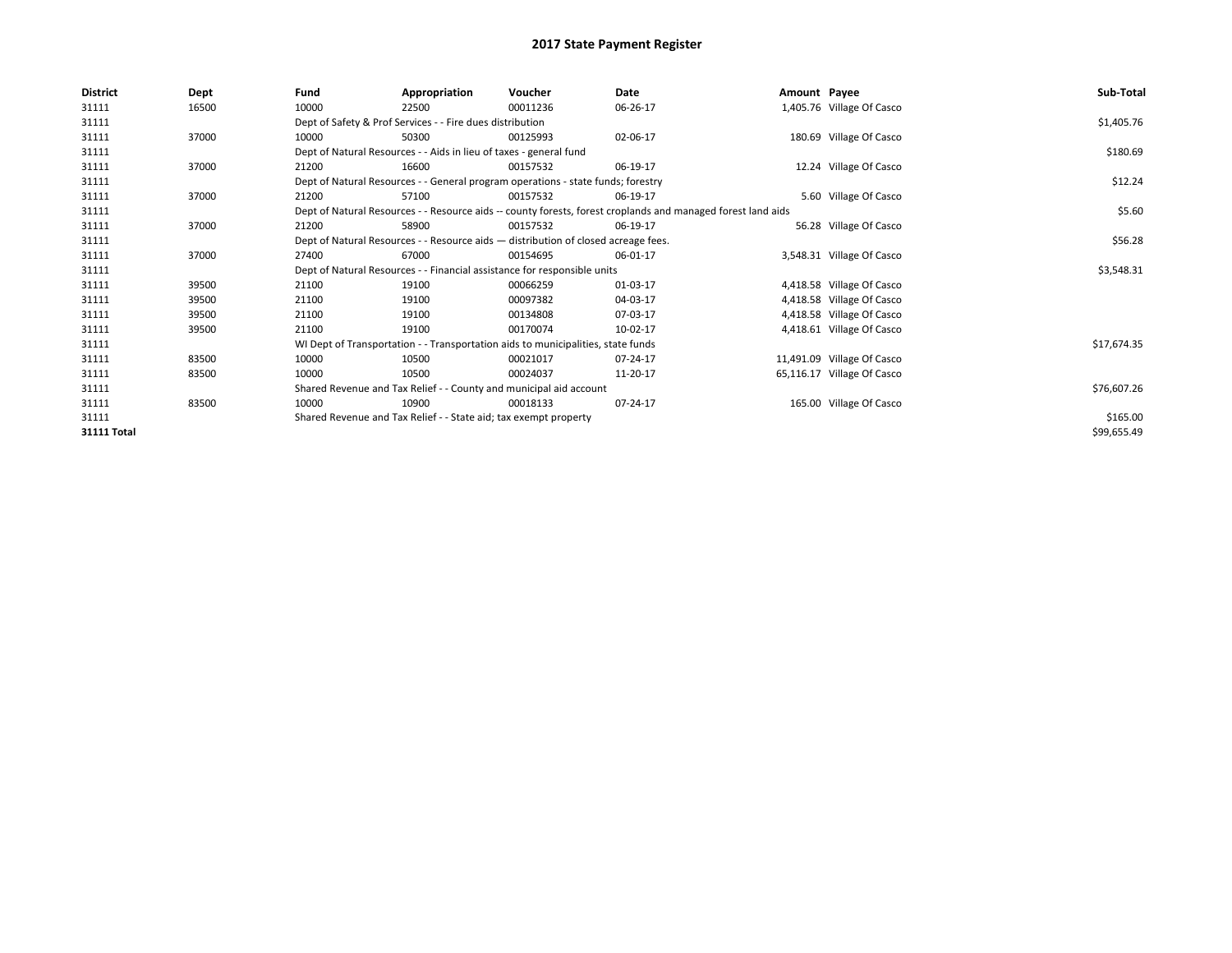| <b>District</b>    | Dept  | Fund                                                             | Appropriation                                                                    | Voucher    | Date     | Amount Payee |                                | Sub-Total    |
|--------------------|-------|------------------------------------------------------------------|----------------------------------------------------------------------------------|------------|----------|--------------|--------------------------------|--------------|
| 31146              | 16500 | 10000                                                            | 22500                                                                            | 00011237   | 06-26-17 |              | 7,870.46 Village Of Luxemburg  |              |
| 31146              |       | Dept of Safety & Prof Services - - Fire dues distribution        |                                                                                  | \$7,870.46 |          |              |                                |              |
| 31146              | 37000 | 27400                                                            | 67000                                                                            | 00154630   | 06-01-17 |              | 8,988.44 Village Of Luxemburg  |              |
| 31146              |       |                                                                  | Dept of Natural Resources - - Financial assistance for responsible units         |            |          |              |                                | \$8,988.44   |
| 31146              | 39500 | 21100                                                            | 19100                                                                            | 00066260   | 01-03-17 |              | 18,520.36 Village Of Luxemburg |              |
| 31146              | 39500 | 21100                                                            | 19100                                                                            | 00097383   | 04-03-17 |              | 18,520.36 Village Of Luxemburg |              |
| 31146              | 39500 | 21100                                                            | 19100                                                                            | 00134809   | 07-03-17 |              | 18,520.36 Village Of Luxemburg |              |
| 31146              | 39500 | 21100                                                            | 19100                                                                            | 00170075   | 10-02-17 |              | 18,520.38 Village Of Luxemburg |              |
| 31146              |       |                                                                  | WI Dept of Transportation - - Transportation aids to municipalities, state funds |            |          |              |                                | \$74,081.46  |
| 31146              | 39500 | 21100                                                            | 27800                                                                            | 00184150   | 10-25-17 |              | 12,364.06 Village Of Luxemburg |              |
| 31146              |       |                                                                  | WI Dept of Transportation - - Local roads improvement program, state funds       |            |          |              |                                | \$12,364.06  |
| 31146              | 43500 | 00005                                                            | 16300                                                                            | 01LGS      | 11-17-17 |              | 3,622.64 Village Of Luxemburg  |              |
| 31146              |       |                                                                  | Department of Health Services - - Guardianship grant program                     |            |          |              |                                | \$3,622.64   |
| 31146              | 45500 | 10000                                                            | 23100                                                                            | 00034662   | 09-15-17 |              | 480.00 Village Of Luxemburg    |              |
| 31146              |       |                                                                  | Department of Justice - - Law enforcement training fund, local assistance        |            |          |              |                                | \$480.00     |
| 31146              | 83500 | 10000                                                            | 10500                                                                            | 00021018   | 07-24-17 |              | 11,619.99 Village Of Luxemburg |              |
| 31146              | 83500 | 10000                                                            | 10500                                                                            | 00024038   | 11-20-17 |              | 62,223.99 Village Of Luxemburg |              |
| 31146              |       |                                                                  | Shared Revenue and Tax Relief - - County and municipal aid account               |            |          |              |                                | \$73,843.98  |
| 31146              | 83500 | 10000                                                            | 10900                                                                            | 00018134   | 07-24-17 |              | 2,567.00 Village Of Luxemburg  |              |
| 31146              | 83500 | 10000                                                            | 10900                                                                            | 00019819   | 07-24-17 |              | 3,460.00 Village Of Luxemburg  |              |
| 31146              |       | Shared Revenue and Tax Relief - - State aid; tax exempt property |                                                                                  | \$6,027.00 |          |              |                                |              |
| 31146              | 83500 | 52100                                                            | 36300                                                                            | 00015861   | 03-27-17 |              | 5,185.08 Village Of Luxemburg  |              |
| 31146              |       |                                                                  | Shared Revenue and Tax Relief - - Lottery and gaming credit                      |            |          |              |                                | \$5,185.08   |
| <b>31146 Total</b> |       |                                                                  |                                                                                  |            |          |              |                                | \$192,463.12 |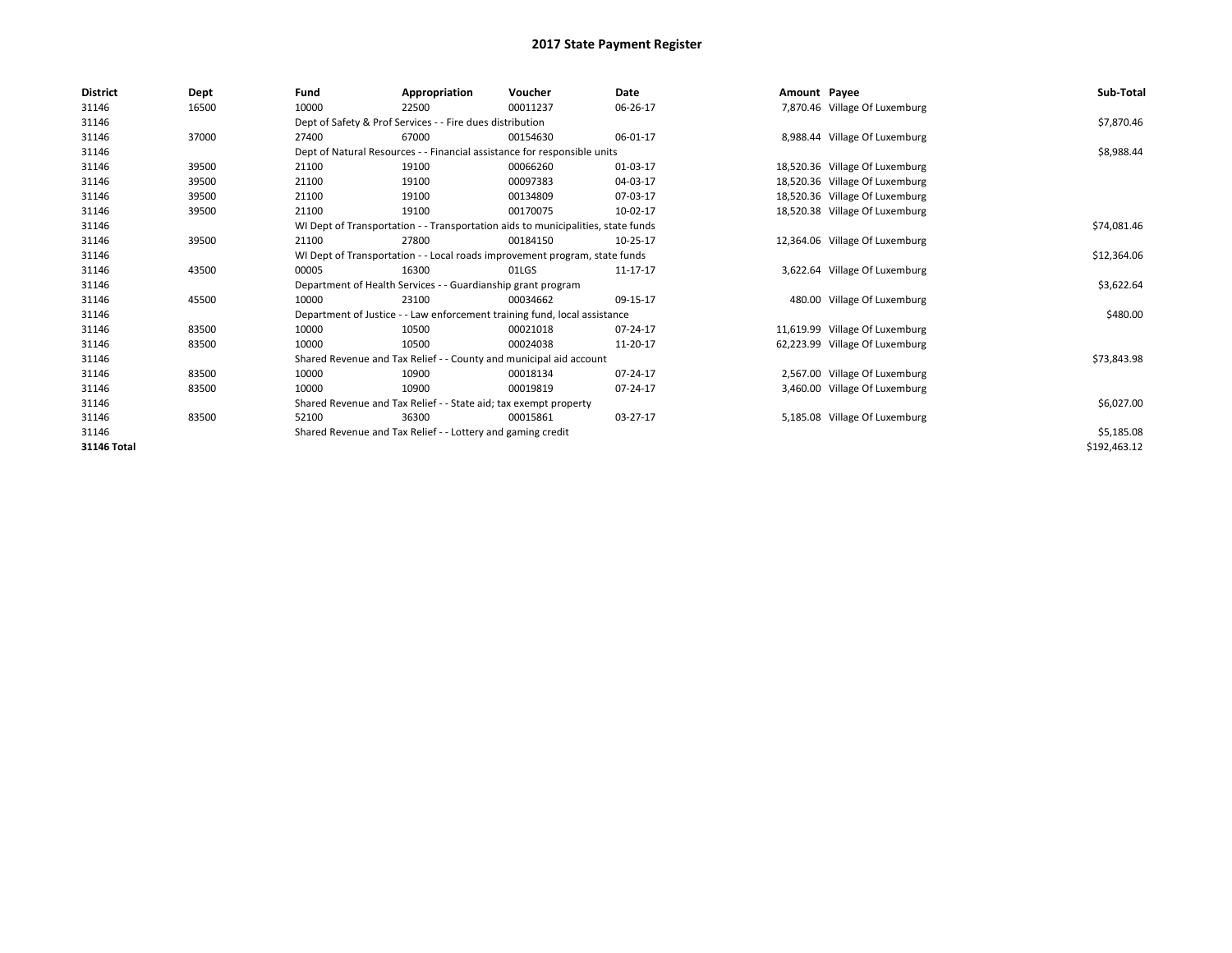| <b>District</b> | Dept  | Fund                                                      | Appropriation                                                                           | Voucher  | Date     | Amount Payee |                            | Sub-Total      |  |  |  |
|-----------------|-------|-----------------------------------------------------------|-----------------------------------------------------------------------------------------|----------|----------|--------------|----------------------------|----------------|--|--|--|
| 31201           | 16500 | 10000                                                     | 22500                                                                                   | 00011238 | 06-26-17 |              | 7,456.07 Algoma, City of   |                |  |  |  |
| 31201           |       | Dept of Safety & Prof Services - - Fire dues distribution | \$7,456.07                                                                              |          |          |              |                            |                |  |  |  |
| 31201           | 37000 | 10000                                                     | 50300                                                                                   | 00126068 | 02-06-17 |              | 4,856.38 Algoma, City of   |                |  |  |  |
| 31201           |       |                                                           | Dept of Natural Resources - - Aids in lieu of taxes - general fund                      |          |          |              |                            |                |  |  |  |
| 31201           | 37000 | 21200                                                     | 57300                                                                                   | 00184919 | 10-02-17 |              | 5,095.50 Algoma, City of   |                |  |  |  |
| 31201           |       |                                                           | Dept of Natural Resources - - Recreation aids - recreational boating and other projects |          |          |              |                            | \$5,095.50     |  |  |  |
| 31201           | 37000 | 21200                                                     | 58300                                                                                   | 00181758 | 09-15-17 |              | 38,757.70 Algoma, City of  |                |  |  |  |
| 31201           |       |                                                           | Dept of Natural Resources - - Recreation and resource aids, federal funds               |          |          |              |                            |                |  |  |  |
| 31201           | 37000 | 27400                                                     | 67000                                                                                   | 00154017 | 06-01-17 |              | 24,420.01 Algoma, City of  |                |  |  |  |
| 31201           |       |                                                           | Dept of Natural Resources - - Financial assistance for responsible units                |          |          |              |                            | \$24,420.01    |  |  |  |
| 31201           | 39500 | 21100                                                     | 16200                                                                                   | 00067362 | 01-03-17 |              | 7,051.72 Algoma, City of   |                |  |  |  |
| 31201           | 39500 | 21100                                                     | 16200                                                                                   | 00098485 | 04-03-17 |              | 7,051.72 Algoma, City of   |                |  |  |  |
| 31201           | 39500 | 21100                                                     | 16200                                                                                   | 00135911 | 07-03-17 |              | 7,051.72 Algoma, City of   |                |  |  |  |
| 31201           | 39500 | 21100                                                     | 16200                                                                                   | 00171177 | 10-02-17 |              | 7,051.73 Algoma, City of   |                |  |  |  |
| 31201           |       |                                                           | WI Dept of Transportation - - Connecting highways aids, state funds                     |          |          |              |                            | \$28,206.89    |  |  |  |
| 31201           | 39500 | 21100                                                     | 19100                                                                                   | 00066261 | 01-03-17 |              | 45,049.96 Algoma, City of  |                |  |  |  |
| 31201           | 39500 | 21100                                                     | 19100                                                                                   | 00097384 | 04-03-17 |              | 45,049.96 Algoma, City of  |                |  |  |  |
| 31201           | 39500 | 21100                                                     | 19100                                                                                   | 00134810 | 07-03-17 |              | 45,049.96 Algoma, City of  |                |  |  |  |
| 31201           | 39500 | 21100                                                     | 19100                                                                                   | 00170076 | 10-02-17 |              | 45,049.96 Algoma, City of  |                |  |  |  |
| 31201           |       |                                                           | WI Dept of Transportation - - Transportation aids to municipalities, state funds        |          |          |              |                            | \$180,199.84   |  |  |  |
| 31201           | 43500 | 10000                                                     | 11900                                                                                   | 00152350 | 09-01-17 |              | 5,214.83 Algoma, City of   |                |  |  |  |
| 31201           |       |                                                           | Department of Health Services - - Emergency medical services; aids                      |          |          |              |                            | \$5,214.83     |  |  |  |
| 31201           | 43500 | 00005                                                     | 16300                                                                                   | 01LGS    | 11-17-17 |              | 7,811.32 Algoma, City of   |                |  |  |  |
| 31201           |       |                                                           | Department of Health Services - - Guardianship grant program                            |          |          |              |                            | \$7,811.32     |  |  |  |
| 31201           | 50500 | 10000                                                     | 74300                                                                                   | 00067388 | 12-20-17 |              | 25,000.00 Algoma, City of  |                |  |  |  |
| 31201           |       |                                                           | Department of Administration - - Federal aid; local assistance                          |          |          |              |                            | \$25,000.00    |  |  |  |
| 31201           | 83500 | 10000                                                     | 10100                                                                                   | 00021019 | 07-24-17 |              | 79,555.28 Algoma, City of  |                |  |  |  |
| 31201           |       |                                                           | Shared Revenue and Tax Relief - - Expenditure restraint program account                 |          |          |              |                            | \$79,555.28    |  |  |  |
| 31201           | 83500 | 10000                                                     | 10500                                                                                   | 00021019 | 07-24-17 |              | 141,087.69 Algoma, City of |                |  |  |  |
| 31201           | 83500 | 10000                                                     | 10500                                                                                   | 00024039 | 11-20-17 |              | 791,685.60 Algoma, City of |                |  |  |  |
| 31201           |       |                                                           | Shared Revenue and Tax Relief - - County and municipal aid account                      |          |          |              |                            | \$932,773.29   |  |  |  |
| 31201           | 83500 | 10000                                                     | 10900                                                                                   | 00018135 | 07-24-17 |              | 8,058.00 Algoma, City of   |                |  |  |  |
| 31201           | 83500 | 10000                                                     | 10900                                                                                   | 00019820 | 07-24-17 |              | 284.00 Algoma, City of     |                |  |  |  |
| 31201           |       |                                                           | Shared Revenue and Tax Relief - - State aid; tax exempt property                        |          |          |              |                            | \$8,342.00     |  |  |  |
| 31201           | 83500 | 10000                                                     | 11000                                                                                   | 00021019 | 07-24-17 |              | 631.13 Algoma, City of     |                |  |  |  |
| 31201           | 83500 | 10000                                                     | 11000                                                                                   | 00024039 | 11-20-17 |              | 3,686.02 Algoma, City of   |                |  |  |  |
| 31201           |       |                                                           | Shared Revenue and Tax Relief - - Public utility distribution account                   |          |          |              |                            | \$4,317.15     |  |  |  |
| 31201           | 83500 | 52100                                                     | 36300                                                                                   | 00015862 | 03-27-17 |              | 1,692.47 Algoma, City of   |                |  |  |  |
| 31201           |       |                                                           | Shared Revenue and Tax Relief - - Lottery and gaming credit                             |          |          |              |                            | \$1,692.47     |  |  |  |
| 31201 Total     |       |                                                           |                                                                                         |          |          |              |                            | \$1,353,698.73 |  |  |  |